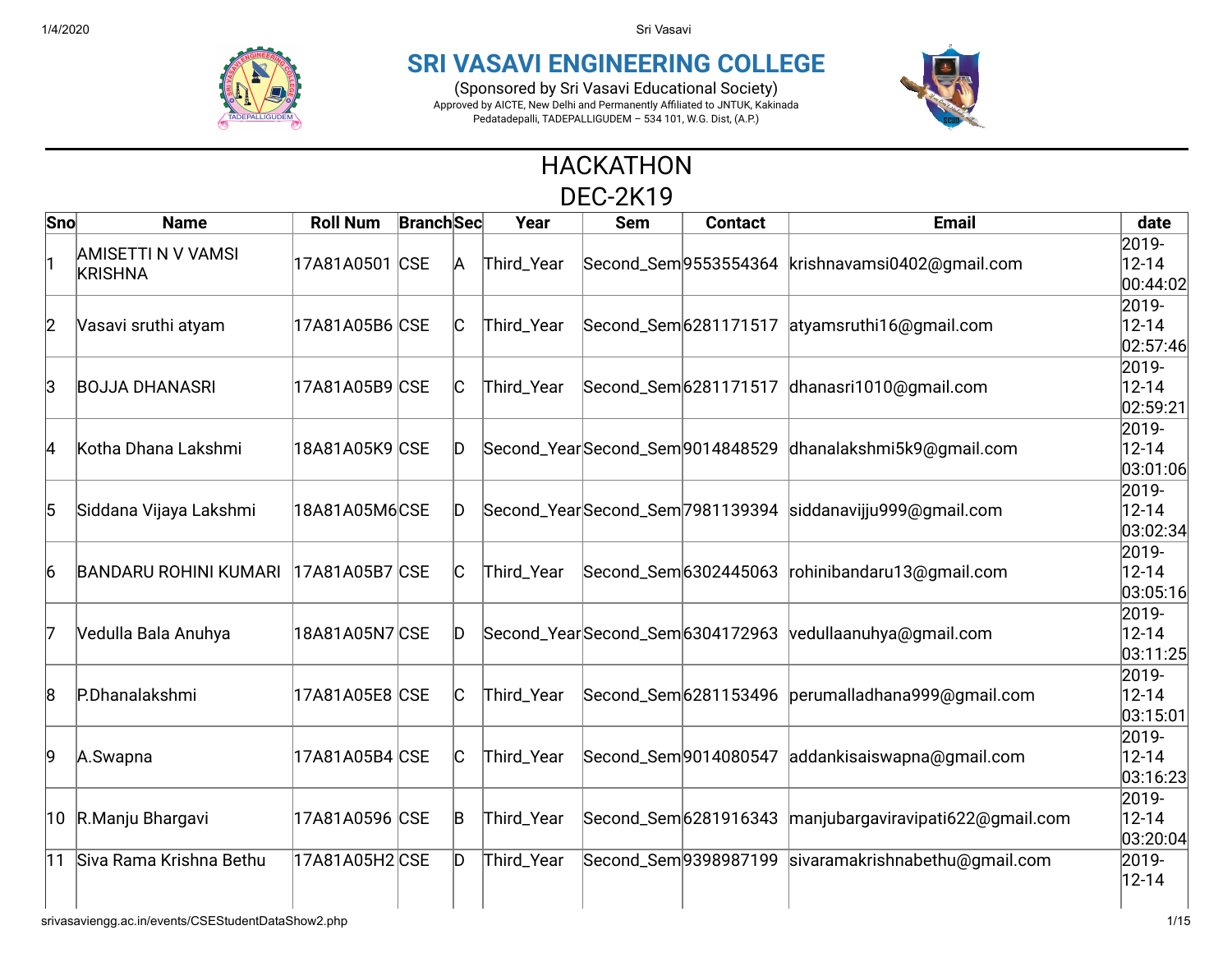|    |                                               |                 |            |     |            |                       |                       |                                                     | 03:23:04                        |
|----|-----------------------------------------------|-----------------|------------|-----|------------|-----------------------|-----------------------|-----------------------------------------------------|---------------------------------|
|    | 12 V.v.s.RaviTeja                             | 17A81A0553 CSE  |            | A   | Third_Year | Second_Sem 9553462625 |                       | raviteja.vittala@gmail.com                          | 2019-<br>$12 - 14$<br> 03:23:54 |
|    | 13 Sudheer Durga Bandaru                      | 17A81A05H1 CSE  |            | D   | Third_Year |                       | Second_Sem 9133366619 | sudheerdurga15@gmail.com                            | 2019-<br>$12 - 14$<br>03:24:07  |
|    | 14 Vyshnavi Agarwal                           | 17A81A0555  CSE |            | A   | Third_Year |                       |                       | Second_Sem9100977485 sonyagarwal304@gmail.com       | 2019-<br>$12 - 14$<br>03:24:15  |
|    | 15 M V D s vardhan                            | 17A81A05F9 CSE  |            | IС  | Third_Year |                       |                       | Second_Sem9989661794 vardhanvenat99@gmail.com       | 2019-<br>$12 - 14$<br>03:25:01  |
|    | 16 K.Tejaswini                                | 17A81A05I7      | <b>CSE</b> | ID  | Third_Year | Second_Sem 9502979717 |                       | k.tejaswiniteju2000@gmail.com                       | 2019-<br>$12 - 14$<br> 03:25:16 |
| 17 | <b>AMRUTHA VARSHINI</b>                       | 17A81A05E4 CSE  |            | IC. | Third_Year | Second_Sem 6305396745 |                       | jeevanreddy492@gmail.com                            | 2019-<br>$12 - 14$<br> 03:25:56 |
|    | 18 Jayaram.k                                  | 17A81A0576 CSE  |            | B   | Third_Year |                       | Second_Sem 9963349495 | jayaram.katari98@gmail.com                          | 2019-<br>$12 - 14$<br>03:26:00  |
|    | 19 $\vert v \rangle$ .chandana                | 17A81A0550 CSE  |            | A   | Third_Year |                       |                       | Second_Sem 9182594655 chandanavedulla 121@gmail.com | 2019-<br>$12 - 14$<br>03:26:01  |
| 20 | Thoja uttej Kumar gupta<br>bomma              | 17A81A05F6 CSE  |            | C   | Third_Year |                       | Second_Sem 9505422319 | uttejkumarbomma897@gmail.com                        | 2019-<br>$12 - 14$<br>03:26:03  |
| 21 | PENTAPATI S D V SATYA<br><b>VARA PRASAD</b>   | 17A81A0537 CSE  |            | A   | Third_Year |                       | Second_Sem9390331172  | pentapatisdvsvprasad@gmail.com                      | 2019-<br>$12 - 14$<br> 03:26:23 |
|    | 22 Jayanth Nepala                             | 17A81A05K0 CSE  |            | ID  | Third_Year |                       | Second_Sem 7993399088 | jayanth.nepala@gmail.com                            | 2019-<br>$12 - 14$<br> 03:26:31 |
| 23 | KANDIKONDA KUMARA<br>RAMA MARUTHI             | 17A81A0519 CSE  |            | A   | Third_Year | Second_Sem 8688531175 |                       | krmaruthi225@gmail.com                              | 2019-<br>$12 - 14$<br>03:26:45  |
|    | 24 Bokka Bala murali satyendra 17A81A0505 CSE |                 |            | A   | Third_Year | Second_Sem 9515831188 |                       | balusri0505@gmail.com                               | 2019-<br>$12 - 14$<br> 03:27:19 |
| 25 | Lakshmi Narayana                              | 17A81A0554 CSE  |            | A   | Third_Year | Second_Sem 6302639737 |                       | lakshminarayana81913@gmail.com                      | 2019-<br>$12 - 14$              |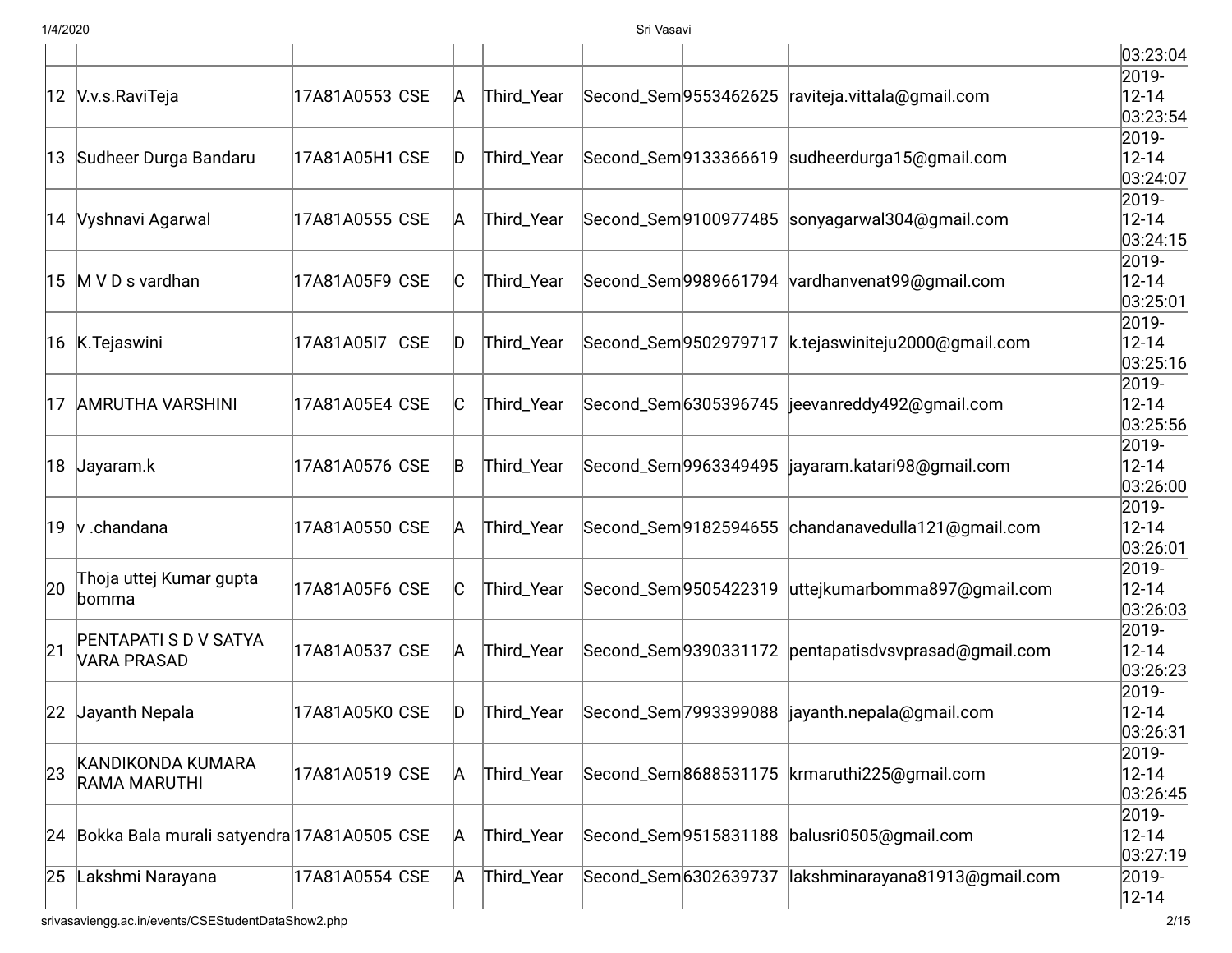|    |                              |                |     |            |                                 |                       |                                  | 03:27:44           |
|----|------------------------------|----------------|-----|------------|---------------------------------|-----------------------|----------------------------------|--------------------|
|    |                              |                |     |            |                                 |                       |                                  | 2019-              |
|    | 26 Nekkanti tejakiran        | 17A81A05E5 CSE | IC. | Third_Year | Second_Sem 9652330469           |                       | tejakiran.n272@gmail.com         | $12 - 14$          |
|    |                              |                |     |            |                                 |                       |                                  | 03:28:05           |
|    | Dharani Manikireddi          | 17A81A05J7 CSE | ID  | Third_Year | Second_Sem 6302015639           |                       |                                  | 2019-<br>$12 - 14$ |
| 27 |                              |                |     |            |                                 |                       | manikireddydharani@gmail.com     | 03:28:08           |
|    |                              |                |     |            |                                 |                       |                                  | 2019-              |
| 28 | Mudragada Siri Chandana      | 17A81A05J8 CSE | D   | Third_Year |                                 | Second_Sem 6303772048 | sirichandana.m01@gmail.com       | $12 - 14$          |
|    |                              |                |     |            |                                 |                       |                                  | 03:28:36           |
|    |                              |                |     |            |                                 |                       |                                  | 2019-              |
|    | 29 G.V.L TULASI              | 17A81A0513 CSE | A   | Third_Year |                                 | Second_Sem 7989839759 | tulasi.gangula123@gmail.com      | $12 - 14$          |
|    |                              |                |     |            |                                 |                       |                                  | 03:28:37           |
|    |                              |                |     |            |                                 |                       |                                  | 2019-              |
|    | 30 Siva Sai Aluri            | 18A85A0501 CSE | ID  | Third_Year |                                 | Second_Sem 7981633304 | sivasaialuri@gmail.com           | $12 - 14$          |
|    |                              |                |     |            |                                 |                       |                                  | 03:29:17           |
|    |                              |                |     |            |                                 |                       |                                  | 2019-              |
|    | 31 D.gayathri                | 17A81A0562 CSE | B   | Third_Year | Second_Sem 9666481777           |                       | gayathrinaidu04@gmail.com        | $12 - 14$          |
|    |                              |                |     |            |                                 |                       |                                  | 03:29:39           |
|    |                              |                |     |            |                                 |                       |                                  | 2019-              |
| 32 | YARRA GOWRI SRIPRIYA         | 17A81A0556 CSE | A   | Third_Year |                                 | Second_Sem8309886578  | gowriyarra22@gmail.com           | $12 - 14$          |
|    |                              |                |     |            |                                 |                       |                                  | 03:30:02<br>2019-  |
| 33 | Challa venkata sai ram       | 17A81A05H6 CSE | ID  | Third_Year | Second_Sem 7989664203           |                       | venkatasairamchalla125@gmail.com | $12 - 14$          |
|    |                              |                |     |            |                                 |                       |                                  | 03:30:42           |
|    |                              |                |     |            |                                 |                       |                                  | 2019-              |
|    | 34 Mallidi chandini          | 17A81A0527 CSE | A   | Third_Year |                                 | Second_Sem8179484942  | chandinifullmoon@gmail.com       | $12 - 14$          |
|    |                              |                |     |            |                                 |                       |                                  | 03:30:43           |
|    |                              |                |     |            |                                 |                       |                                  | 2019-              |
|    | 35 Sunkara Lalitha           | 18A81A05M7CSE  | D   |            | Second_YearSecond_Sem8317685324 |                       | lalithasunkara714@gmail.com      | $12 - 14$          |
|    |                              |                |     |            |                                 |                       |                                  | 03:30:44           |
|    |                              |                |     |            |                                 |                       |                                  | 2019-              |
|    | 36 Vankayala Kavyanjana      | 17A81A0549 CSE | A   | Third_Year | Second_Sem 9398664427           |                       | vkavyanjana@gmail.com            | $12 - 14$          |
|    |                              |                |     |            |                                 |                       |                                  | 03:31:26           |
|    |                              |                |     |            |                                 |                       |                                  | 2019-              |
| 37 | Jeevan reddy                 | 17A81A0591 CSE | B   | Third_Year | Second_Sem 7893326161           |                       | jeevanreddy492@gmail.com         | $12 - 14$          |
|    |                              |                |     |            |                                 |                       |                                  | 03:32:08           |
|    |                              |                |     |            |                                 |                       |                                  | 2019-              |
| 38 | NAGENDRA SAI KUMAR           | 17A81A0514 CSE | A   | Third_Year |                                 | Second_Sem 9390498335 | saikumargavara1123@gmail.com     | 12-14              |
|    |                              |                |     |            |                                 |                       |                                  | 03:32:33           |
| 39 | <b>SATTI LAKSHMI SUPRIYA</b> | 17A81A0540 CSE | A   | Third_Year | Second_Sem 9346853769           |                       | supriyasatti426@gmail.com        | 2019-              |
|    |                              |                |     |            |                                 |                       |                                  | $12 - 14$          |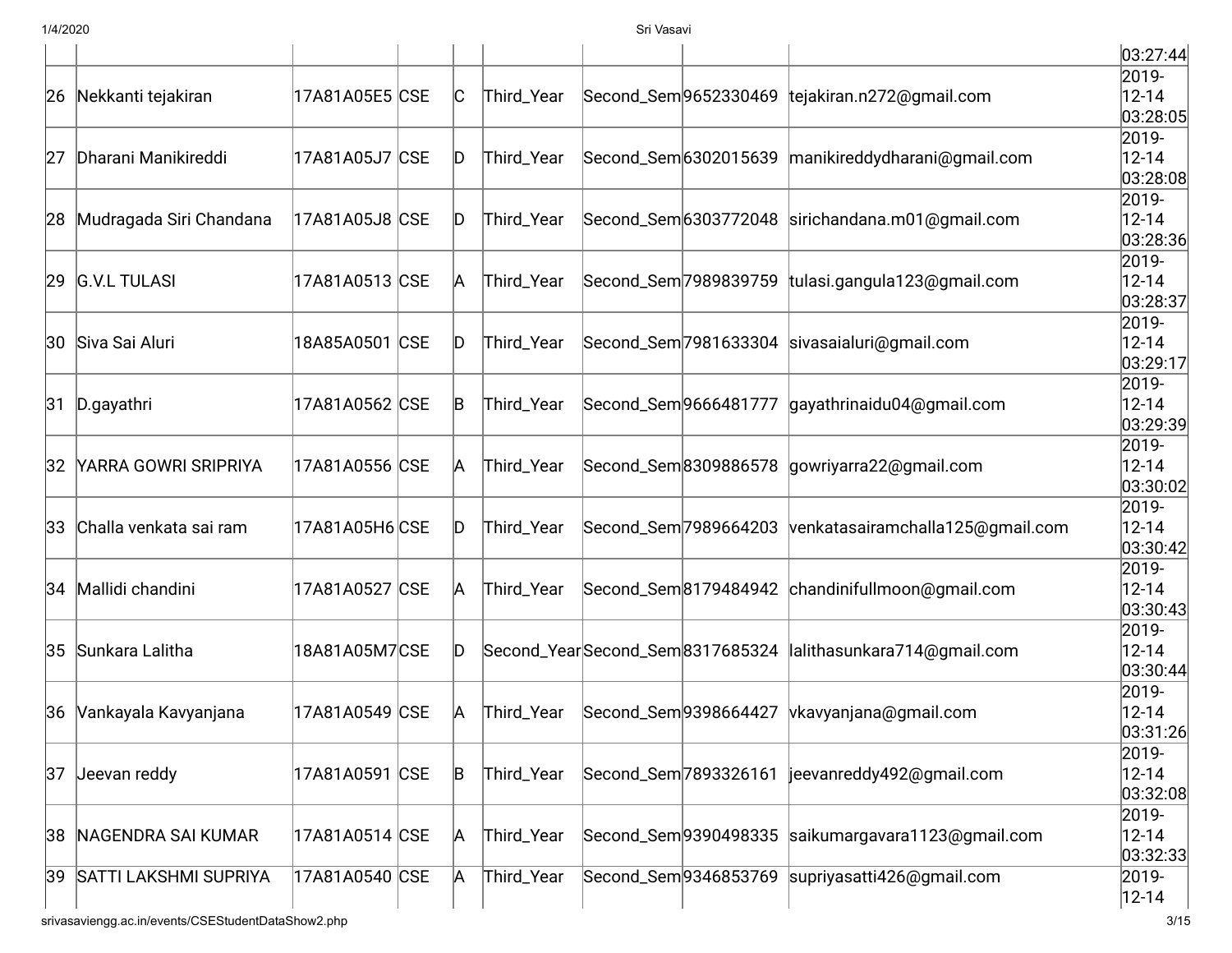|    |                                                    |                |     |     |            |                       |                                                        | 03:32:50              |
|----|----------------------------------------------------|----------------|-----|-----|------------|-----------------------|--------------------------------------------------------|-----------------------|
|    |                                                    |                |     |     |            |                       |                                                        | 2019-                 |
|    | 40 Jahnavi veeravalli                              | 17A81A0551 CSE |     | A   | Third_Year |                       | Second_Sem 7306835653  jahnaviveeravalli4@qmail.com    | $12 - 14$<br>03:33:06 |
|    | Vempati. Manasa Sri                                |                |     |     |            |                       |                                                        | 2019-                 |
| 41 | Shanmukhi                                          | 17A81A0552 CSE |     | A   | Third_Year | Second_Sem 9390826059 | shanmukhivempati100@qmail.com                          | $12 - 14$             |
|    |                                                    |                |     |     |            |                       |                                                        | 03:33:08<br>2019-     |
|    | 42 Devaguptapu kowsalya                            | 17A81A0509 CSE |     | A   | Third_Year |                       | Second_Sem 6301440115 kowsalyadevaguptapu369@gmail.com | $12 - 14$             |
|    |                                                    |                |     |     |            |                       |                                                        | 03:33:39              |
|    |                                                    |                |     |     |            |                       |                                                        | 2019-                 |
|    | 43 Pabolu Teja surya sri                           | 17A81A0533 CSE |     | A   | Third_Year |                       | Second_Sem 9491924820 teja.suryasree.p@gmail.com       | $12 - 14$             |
|    |                                                    |                |     |     |            |                       |                                                        | 03:34:00              |
|    | 44 PATNALA JAJI SRIVALLI                           | 17A81A0535 CSE |     | A   | Third_Year |                       | Second_Sem9666212158  jajisripatnala1630@gmail.com     | 2019-<br>$12 - 14$    |
|    |                                                    |                |     |     |            |                       |                                                        | 03:34:14              |
|    |                                                    |                |     |     |            |                       |                                                        | 2019-                 |
|    | 45 Pragathi sree jakki                             | 17A81A05I5     | CSE | ID  | Third_Year |                       | Second_Sem 7396526520 pragathisree01@gmail.com         | $12 - 14$             |
|    |                                                    |                |     |     |            |                       |                                                        | 03:37:38              |
|    |                                                    |                |     |     |            |                       |                                                        | 2019-                 |
|    | 46 Hemanth matta                                   | 17A81A05E0 CSE |     | IС  | Third_Year | Second_Sem 7981066898 | mattahemanth114@qmail.com                              | $12 - 14$             |
|    |                                                    |                |     |     |            |                       |                                                        | 03:37:39<br>2019-     |
| 47 | Nagesh babu samatham                               | 17A81A05F5 CSE |     | C   | Third_Year |                       | Second_Sem 9494763432   nageshsamatham 5464@gmail.com  | $12 - 14$             |
|    |                                                    |                |     |     |            |                       |                                                        | 03:39:41              |
|    |                                                    |                |     |     |            |                       |                                                        | 2019-                 |
|    | 48 Ch Chandra pavan                                | 17A81A05C3 CSE |     | C   | Third_Year |                       | Second_Sem9949396224 chandrapavan.2000@gmail.com       | $12 - 14$             |
|    |                                                    |                |     |     |            |                       |                                                        | 03:41:28              |
|    |                                                    |                |     |     |            |                       |                                                        | 2019-                 |
| 49 | Rakesh Neredimilli                                 | 17A81A05E6 CSE |     | C   | Third_Year | Second_Sem 9491634566 | rakeshrocky349349@gmail.com                            | $12 - 14$<br>03:43:37 |
|    |                                                    |                |     |     |            |                       |                                                        | 2019-                 |
|    | 50 M.Navyasri                                      | 17A81A05D9 CSE |     | IС  | Third_Year |                       | Second_Sem 6281893457   navyamaskani 2000@gmail.com    | $12 - 14$             |
|    |                                                    |                |     |     |            |                       |                                                        | 03:51:54              |
|    |                                                    |                |     |     |            |                       |                                                        | 2019-                 |
| 51 | MOHAMMAD SUFIA BEGUM 17A81A05E3 CSE                |                |     | C   | Third_Year |                       | Second_Sem9347287068  md.sufia1108@gmail.com           | $12 - 14$             |
|    |                                                    |                |     |     |            |                       |                                                        | 03:52:38              |
| 52 | Dommeti Sai venkata                                | 17A81A05C7 CSE |     | C   | Third_Year |                       | Second_Sem 9010233051 sahithidommeti1999@gmail.com     | 2019-<br>$12 - 14$    |
|    | Sahithi                                            |                |     |     |            |                       |                                                        | 03:52:45              |
| 53 | CHADALA DURGA BHAVANI 17A81A05C0 CSE               |                |     | IC. | Third_Year |                       | Second_Sem 7893510854 chadalasharon@gmail.com          | 2019-                 |
|    |                                                    |                |     |     |            |                       |                                                        | $12 - 14$             |
|    | srivasaviengg.ac.in/events/CSEStudentDataShow2.php |                |     |     |            |                       |                                                        | 4/15                  |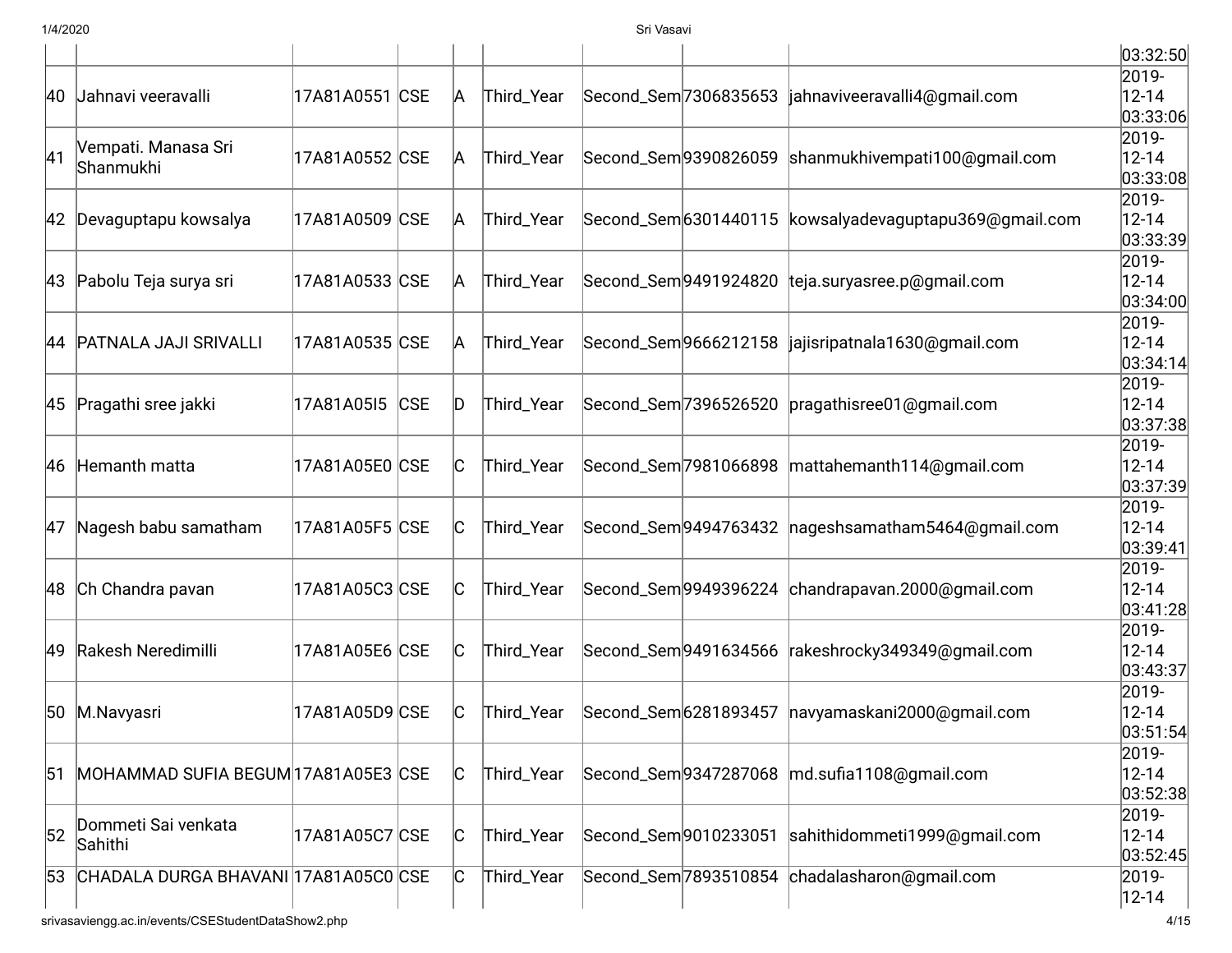|    |                              |                |             |            |                      |                                                             | 03:54:44              |
|----|------------------------------|----------------|-------------|------------|----------------------|-------------------------------------------------------------|-----------------------|
|    |                              |                |             |            |                      |                                                             | 2019-                 |
|    | 54 Bandula Preethi           | 17A81A0558 CSE | $\mathsf B$ | Third_Year |                      | Second_Sem 6302415464 bandulapreethi@gmail.com              | $12 - 14$             |
|    |                              |                |             |            |                      |                                                             | 03:56:27              |
|    | 55 J jnanesh                 | 17A81A0571 CSE | B           | Third_Year |                      | Second_Sem 7989634648   jnanesh 9490@gmail.com              | 2019-<br>$12 - 14$    |
|    |                              |                |             |            |                      |                                                             | 04:03:06              |
|    |                              |                |             |            |                      |                                                             | 2019-                 |
|    | 56 M KALYANKUMAR             | 17A81A0528 CSE | A           | Third_Year |                      | Second_Sem 6281657684   kalyanmavullapali@gmail.com         | $12 - 14$             |
|    |                              |                |             |            |                      |                                                             | 04:03:42              |
|    |                              |                |             |            |                      |                                                             | 2019-                 |
|    | 57 BOLLAM VAMSI KRISHNA      | 17A81A0559 CST | $\mathsf B$ | Third_Year |                      | Second_Sem 7658957510   bollam.vamsikrishna 22211@gmail.com | $12 - 14$             |
|    |                              |                |             |            |                      |                                                             | 04:03:49              |
|    | Kadimcherla SNVVKD           |                |             |            |                      |                                                             | 2019-                 |
| 58 | Sugunakar                    | 17A81A0574 CSE | B           | Third_Year |                      | Second_Sem9553820152 sugunakar222@gmail.com                 | $12 - 14$             |
|    |                              |                |             |            |                      |                                                             | 04:05:19              |
| 59 | V Phani teja                 | 17A81A0548 CSE | A           | Third_Year | Second_Sem 957370607 | vadaliteja@gmail.com                                        | 2019-<br>$12 - 14$    |
|    |                              |                |             |            |                      |                                                             | 04:05:28              |
|    |                              |                |             |            |                      |                                                             | 2019-                 |
|    | 60 B bhanu prasad            | 17A81A0502 CSE | A           | Third_Year |                      | Second_Sem 9490969964 bhanubalaga01@gmail.com               | $12 - 14$             |
|    |                              |                |             |            |                      |                                                             | 04:06:28              |
|    |                              |                |             |            |                      |                                                             | 2019-                 |
| 61 | Sreelakshmi ganga            | 17A81A0512 CSE | A           | Third_Year |                      | Second_Sem6303640306 sreelakshmiganga123@gmail.com          | $12 - 14$             |
|    |                              |                |             |            |                      |                                                             | 04:16:44              |
|    |                              |                |             |            |                      |                                                             | 2019-                 |
|    | 62 GHANTA PREMCHANDU         | 17A81A0565 CSE | B           | Third_Year |                      | Second_Sem 7093523773 chandughanta 973@gmail.com            | $12 - 14$             |
|    |                              |                |             |            |                      |                                                             | 04:23:36              |
|    | Matta Ambika                 | 17A81A0584 CSE |             |            |                      |                                                             | 2019-                 |
| 63 |                              |                | B           | Third_Year |                      | Second_Sem 7569227467 ambimatta@gmail.com                   | $12 - 14$<br>04:25:43 |
|    |                              |                |             |            |                      |                                                             | 2019-                 |
|    | 64 Mounika Golisetti         | 17A81A0567 CSE | B           | Third_Year |                      | Second_Sem 9100423744   mounikagolisetti 9@gmail.com        | $12 - 14$             |
|    |                              |                |             |            |                      |                                                             | 04:26:57              |
|    |                              |                |             |            |                      |                                                             | 2019-                 |
| 65 | <b>GOTETI B S Y VASUDEVA</b> | 17A81A0516 CSE | A           | Third_Year |                      | Second_Sem9490918132 vasugoteti29@gmail.com                 | $12 - 14$             |
|    | <b>RAO</b>                   |                |             |            |                      |                                                             | 04:35:36              |
|    |                              |                |             |            |                      |                                                             | 2019-                 |
| 66 | Y.mounika                    | 17A81A05G5 CSE | C           | Third_Year |                      | Second_Sem 6281153496   mounikayajjala7@gmail.com           | $12 - 14$             |
|    |                              |                |             |            |                      |                                                             | 04:37:40              |
| 67 | sai madhuri manepalli        | 17A81A05A0 CSE | B           | Third_Year |                      | Second_Sem9182698656 madhurimanepalli1106@gmail.com         | 2019-                 |
|    |                              |                |             |            |                      |                                                             | $12 - 14$             |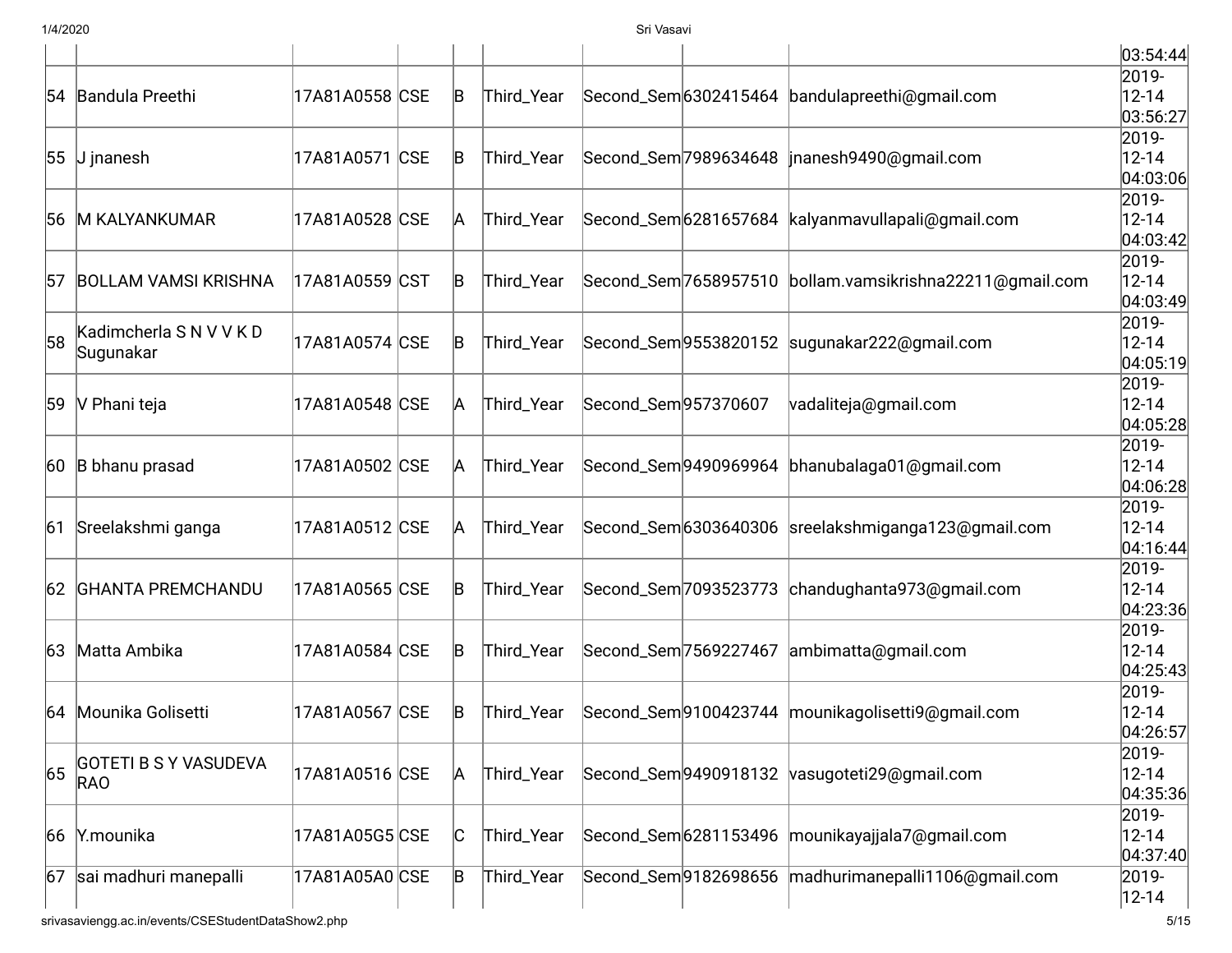|    |                           |                |            |   |                                 |                                 |                       |                                                | 04:56:01               |
|----|---------------------------|----------------|------------|---|---------------------------------|---------------------------------|-----------------------|------------------------------------------------|------------------------|
| 68 | V.lakshmi narayana        | 17A81A05L3 CSE |            | D | Third_Year                      | Second_Sem 8919066612           |                       | lakshminarayanavemparala123@gmail.com 12-14    | 2019-                  |
|    |                           |                |            |   |                                 |                                 |                       |                                                | 05:19:10               |
|    |                           |                |            |   |                                 |                                 |                       |                                                | 2019-                  |
| 69 | V.L.S.Prasanna            | 18A81A05H4 CSE |            | A |                                 | Second_YearSecond_Sem6281218077 |                       | Iprasanna432@gmail.com                         | $12 - 14$              |
|    |                           |                |            |   |                                 |                                 |                       |                                                | 05:21:30 <br>2019-     |
|    | 70 B. Ajay chandu         | 17A81A0507 CSE |            | A | Third_Year                      |                                 |                       | Second_Sem6303232850 ajaychandubolla@gmail.com | $12 - 14$              |
|    |                           |                |            |   |                                 |                                 |                       |                                                | 05:42:01               |
|    |                           |                |            |   |                                 |                                 |                       |                                                | 2019-                  |
| 71 | Simhadri tejasri          | 17A81A0543 CSE |            | A | Third_Year                      | Second_Sem 8919009620           |                       | simhadritejasri369@gmail.com                   | $12 - 14$              |
|    |                           |                |            |   |                                 |                                 |                       |                                                | 05:50:38               |
|    |                           |                |            |   |                                 |                                 |                       |                                                | 2019-                  |
| 72 | Tirumaladasu sai jahnavi  | 17A81A0547 CSE |            | A | Third_Year                      |                                 | Second_Sem 7989799122 | saijahnavi52@gmail.com                         | $12 - 14$<br> 06:04:24 |
|    |                           |                |            |   |                                 |                                 |                       |                                                | 2019-                  |
| 73 | Yarnagula Indira          | 18A81A05I0     | <b>CSE</b> | A | Second_YearSecond_Sem9676584467 |                                 |                       | indhu.sony777@gmail.com                        | $12 - 14$              |
|    |                           |                |            |   |                                 |                                 |                       |                                                | 06:04:58               |
|    |                           |                |            |   |                                 |                                 |                       |                                                | 2019-                  |
|    | 74 Sheik Vahida           | 17A81A0542 CSE |            | A | Third_Year                      | Second_Sem 8186022728           |                       | vahidask2000@gmail.com                         | $12 - 14$              |
|    |                           |                |            |   |                                 |                                 |                       |                                                | 06:06:29               |
|    | 75 pavani pelluri         | 17A81A0536 CSE |            | A | Third_Year                      | Second_Sem 7997247458           |                       | pelluripavani99@gmail.com                      | 2019-<br>$12 - 14$     |
|    |                           |                |            |   |                                 |                                 |                       |                                                | 06:08:42               |
|    |                           |                |            |   |                                 |                                 |                       |                                                | 2019-                  |
|    | 76 kunuku jahnavi         | 17A81A0526 CSE |            | A | Third_Year                      | Second_Sem 9640321341           |                       | kunukujahnavi99@gmail.com                      | $12 - 14$              |
|    |                           |                |            |   |                                 |                                 |                       |                                                | 06:13:02               |
|    |                           |                |            |   |                                 |                                 |                       |                                                | 2019-                  |
|    | 77 K SRI SATYA SRAVYA     | 17A81A0524 CSE |            | A | Third_Year                      | Second_Sem 9398254075           |                       | srisatyasravya2000@gmail.com                   | $12 - 14$              |
|    |                           |                |            |   |                                 |                                 |                       |                                                | 06:30:05               |
|    | 78 Swathi                 | 17A81A0503 CSE |            | A | Third_Year                      | Second_Sem 9381762861           |                       | swathibalagam1234@gmail.com                    | 2019-<br>$12 - 14$     |
|    |                           |                |            |   |                                 |                                 |                       |                                                | 07:16:46               |
|    |                           |                |            |   |                                 |                                 |                       |                                                | 2019-                  |
| 79 | Vuddagiri N S L Pratyusha | 17A81A05B1 CSE |            | B | Third_Year                      | Second_Sem 6304442739           |                       | vnslpratyusha@gmail.com                        | $12 - 14$              |
|    |                           |                |            |   |                                 |                                 |                       |                                                | 07:20:51               |
|    |                           |                |            |   |                                 |                                 |                       |                                                | 2019-                  |
| 80 | Leela sree bhavani oduri  | 17A81A0532 CSE |            | A | Third_Year                      | Second_Sem 7986729198           |                       | leelaoduri228@gmail.com                        | $12 - 14$              |
|    |                           |                |            |   |                                 |                                 |                       |                                                | 07:26:09               |
| 81 | M yeswanth kumar          | 17A81A05E2 CSE |            | C | Third_Year                      | Second_Sem 7659833356           |                       | yeswanth.ask@gmail.com                         | 2019-                  |
|    |                           |                |            |   |                                 |                                 |                       |                                                | $12 - 14$              |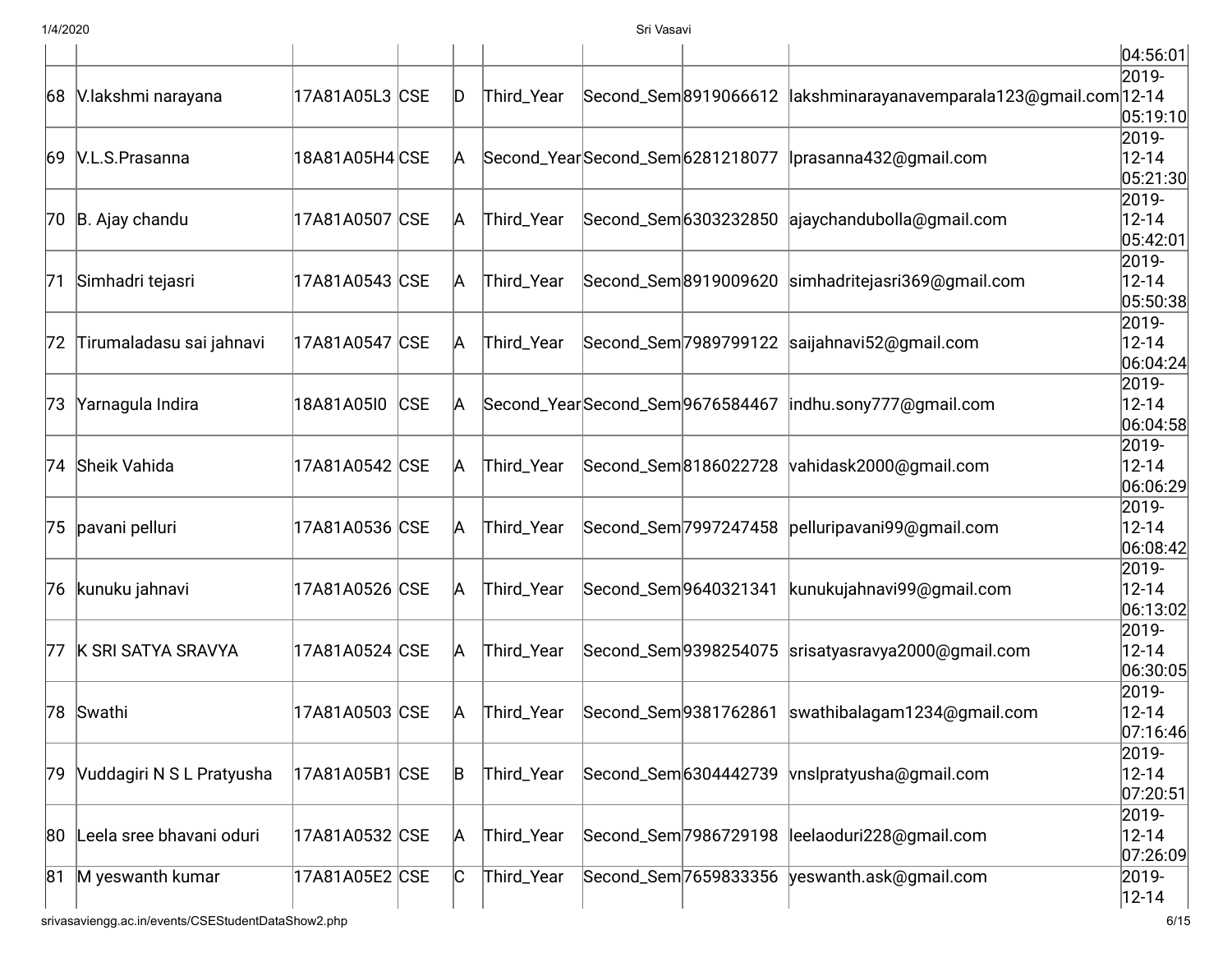|    |                           |                |    |                                  |                                 |                                                            | 07:40:19               |
|----|---------------------------|----------------|----|----------------------------------|---------------------------------|------------------------------------------------------------|------------------------|
|    |                           |                |    |                                  |                                 |                                                            | 2019-                  |
|    | 82 TALARI PHANI TEJA      | 17A81A05A9 CSE | B  | Third_Year                       |                                 | Second_Sem8328556655 tejatalari123@gmail.com               | $12 - 14$<br> 07:50:10 |
|    |                           |                |    |                                  |                                 |                                                            | 2019-                  |
|    | 83 Katta Ram Sai Pavan    | 19A85A0520 CSE | D  |                                  | Second_YearSecond_Sem9542662510 | ramsaipavan70@gmail.com                                    | $12 - 14$              |
|    |                           |                |    |                                  |                                 |                                                            | 07:50:33               |
|    |                           |                |    |                                  |                                 |                                                            | 2019-                  |
|    | 84 TADI KRISHNA SUDHEER   | 17A81A05A8 CSE | B  | Third_Year                       | Second_Sem 9182527567           | krishnasudheer2108@gmail.com                               | $12 - 14$              |
|    |                           |                |    |                                  |                                 |                                                            | 07:58:11<br>2019-      |
|    | 85 Ramya                  | 18A81A05F8 CSE | IС | Second_YearSecond_Sem9989431516  |                                 | ramya.neelapala999@gmail.com                               | $12 - 14$              |
|    |                           |                |    |                                  |                                 |                                                            | 08:11:11               |
|    |                           |                |    |                                  |                                 |                                                            | 2019-                  |
| 86 | MALLAREDDY GOPI           | 17A81A05J5 CSE | D  | Third_Year                       | Second_Sem 6300286397           | gopikrishnavikas@gmail.com                                 | $12 - 14$              |
|    | <b>KRISHNA VIKAS</b>      |                |    |                                  |                                 |                                                            | 08:14:08               |
|    |                           |                |    |                                  |                                 |                                                            | 2019-                  |
|    | 87 Ch. Tagore             | 18A81A0508 CSE | D  |                                  | Second_YearSecond_Sem6304205329 | seshasirisha2000@qmail.com                                 | $12 - 14$              |
|    |                           |                |    |                                  |                                 |                                                            | 08:37:13               |
|    | <b>SRI SYAM SAI MOHAN</b> |                |    |                                  |                                 |                                                            | 2019-                  |
| 88 | <b>ANATAM</b>             | 17A81A05A5 CSE | B  | Third_Year                       | Second_Sem 9989902457           | syamanantam1499@gmail.com                                  | $12 - 14$              |
|    |                           |                |    |                                  |                                 |                                                            | 08:46:22               |
|    | 89 Burugu neelima         | 18A81A0506 CSE | D  |                                  | Second_YearSecond_Sem9949943748 | bneelima193@gmail.com                                      | 2019-<br>$12 - 14$     |
|    |                           |                |    |                                  |                                 |                                                            | 08:57:01               |
|    |                           |                |    |                                  |                                 |                                                            | 2019-                  |
|    | 90 Ch.shiny               | 18A81A0509 CSE | D  |                                  | Second_YearSecond_Sem9347271117 | shinyaash1117@gmail.com                                    | $12 - 14$              |
|    |                           |                |    |                                  |                                 |                                                            | 09:01:09               |
|    |                           |                |    |                                  |                                 |                                                            | 2019-                  |
| 91 | V.Sirisha                 | 18A81A05H5 CSE | B  |                                  | Second_YearSecond_Sem9346478875 | seshasirisha2000@gmail.com                                 | $12 - 14$              |
|    |                           |                |    |                                  |                                 |                                                            | 09:17:44               |
|    |                           |                |    |                                  |                                 |                                                            | 2019-                  |
|    | 92 U.Bharathi             | 18A81A05H2 CSE | B  |                                  |                                 | Second_YearSecond_Sem8688137709 seshasirisha2000@gmail.com | $12 - 14$              |
|    |                           |                |    |                                  |                                 |                                                            | 09:20:47               |
|    |                           | 18A81A05F9 CSE |    |                                  |                                 |                                                            | 2019-                  |
|    |                           |                | A  | Second_YearSecond_Sem9381937797  |                                 | anmishanuli@gmail.com                                      | $12 - 14$              |
|    | 93 N.Anmisha              |                |    |                                  |                                 |                                                            |                        |
|    |                           |                |    |                                  |                                 |                                                            | 09:31:42               |
|    |                           |                |    |                                  |                                 |                                                            | 2019-                  |
| 94 | Polimati.jhanu            | 18A81A0548 CSE | D  |                                  | Second_YearSecond_Sem9100550108 | reachalpolimati@gmail.com                                  | $12 - 14$              |
| 95 | <b>PSSR Hari Preetham</b> | 18A81Ao540 CSE | B  | Second_YearSecond_Sem 7981867327 |                                 | pssrhaipreetham@gmail.com                                  | 09:33:55<br>2019-      |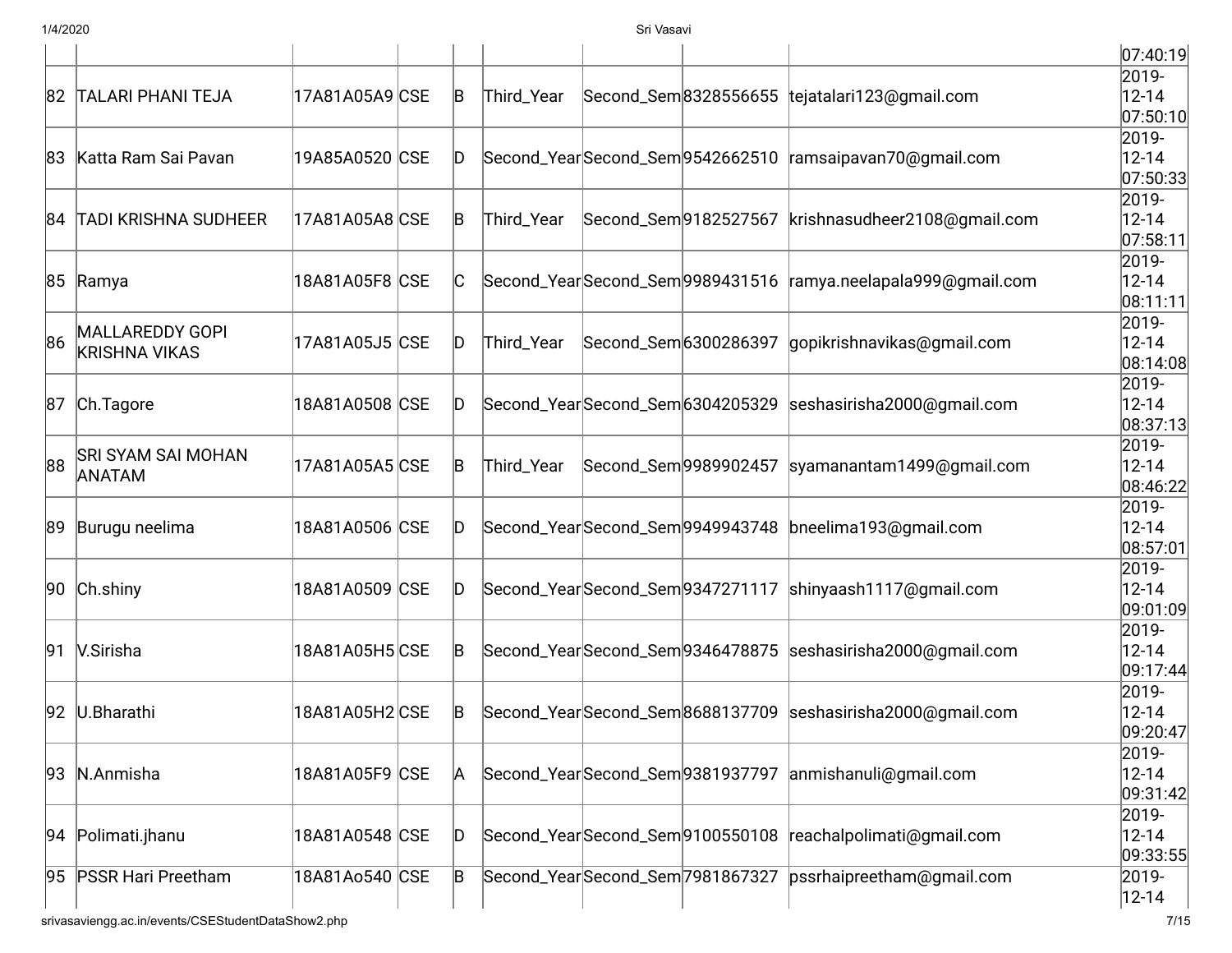|    |                             |                |            |     |                                 |                                  |                                 |                                                            | 09:59:22              |
|----|-----------------------------|----------------|------------|-----|---------------------------------|----------------------------------|---------------------------------|------------------------------------------------------------|-----------------------|
|    |                             |                |            |     |                                 |                                  |                                 |                                                            | 2019-                 |
|    | 96 Manepalli Geetha Madhuri | 17A81A05J6 CSE |            | D   | Third_Year                      |                                  | Second_Sem 6301650310           | manepalligeethamadhuri@gmail.com                           | $12 - 14$<br>10:25:01 |
|    |                             |                |            |     |                                 |                                  |                                 |                                                            | 2019-                 |
| 97 | Varalakshmi sampatha        | 17A81A05K7 CSE |            | D   | Third_Year                      |                                  | Second_Sem 6303574292           | varalakshmisampatha7@gmail.com                             | $12 - 14$             |
|    |                             |                |            |     |                                 |                                  |                                 |                                                            | 10:25:19              |
|    |                             |                |            |     |                                 |                                  |                                 |                                                            | 2019-                 |
| 98 | Orugu Triveni               | 17A81A05K2 CSE |            | D   | Third_Year                      |                                  | Second_Sem 7981494467           | triveniorugu1998@gmail.com                                 | $12 - 14$<br>10:29:06 |
|    |                             |                |            |     |                                 |                                  |                                 |                                                            | 2019-                 |
|    | 99 G Yamini                 | 17A81A05I3     | <b>CSE</b> | ID. | Third_Year                      |                                  |                                 | Second_Sem 6305411776 gyaminichowdary2k@gmail.com          | $12 - 14$             |
|    |                             |                |            |     |                                 |                                  |                                 |                                                            | 12:59:32              |
|    |                             |                |            |     |                                 |                                  |                                 |                                                            | 2019-                 |
|    | 100Shaik Abbas              | 17A81A05K9 CSE |            | D   | Third_Year                      |                                  | Second_Sem8886909962            | shaikabbas923@gmail.com                                    | $12 - 14$             |
|    |                             |                |            |     |                                 |                                  |                                 |                                                            | 13:01:43              |
|    |                             |                |            |     |                                 |                                  |                                 |                                                            | 2019-                 |
|    | 101M. Prasanna lakshmi      | 18A81A05E7 CSE |            | A   |                                 | Second_YearSecond_Sem6302259765  |                                 | prasannamaka9@gmail.com                                    | $12 - 14$             |
|    |                             |                |            |     |                                 |                                  |                                 |                                                            | 21:41:03              |
|    | 102 GOLLA SAI CHARAN        |                |            |     |                                 |                                  |                                 |                                                            | 2019-                 |
|    | <b>ASHWIK</b>               | 17A81A0568 CSE |            | B   | Third_Year                      |                                  | Second_Sem 9989902457           | syamanantam1499@gmail.com                                  | $12 - 14$<br>21:49:58 |
|    |                             |                |            |     |                                 |                                  |                                 |                                                            | 2019-                 |
|    | 103 T.leeshapallavi         | 18A81A05H0 CSE |            | B   |                                 |                                  |                                 | Second_YearSecond_Sem9959811668 seshasirisha2000@gmail.com | $12 - 14$             |
|    |                             |                |            |     |                                 |                                  |                                 |                                                            | 22:11:26              |
|    |                             |                |            |     |                                 |                                  |                                 |                                                            | 2019-                 |
|    | 104M.renukasai              | 18A81A05F2 CSE |            | B   |                                 |                                  | Second_YearSecond_Sem6302259765 | seshasirisha2000@gmail.com                                 | $12 - 14$             |
|    |                             |                |            |     |                                 |                                  |                                 |                                                            | 22:12:14              |
|    |                             |                |            |     |                                 |                                  |                                 |                                                            | 2019-                 |
|    | 105K.ambika                 | 18A81A05E0 CSE |            | B   |                                 | Second_YearSecond_Sem 7032975518 |                                 | seshasirisha2000@gmail.com                                 | $12 - 14$             |
|    |                             |                |            |     |                                 |                                  |                                 |                                                            | 22:13:26              |
|    |                             |                |            |     |                                 |                                  |                                 |                                                            | 2019-                 |
|    | 106K.likitha                | 18A81A05E2 CSE |            | B   |                                 |                                  |                                 | Second_YearSecond_Sem9014831138 seshasirisha2000@gmail.com | $12 - 14$             |
|    |                             |                |            |     |                                 |                                  |                                 |                                                            | 22:14:03              |
|    | 107U.bharathi               | 1A81A05H2      | <b>CSE</b> | B   | Second_YearSecond_Sem8688137709 |                                  |                                 | seshasirisha2000@gmail.com                                 | 2019-<br>$12 - 14$    |
|    |                             |                |            |     |                                 |                                  |                                 |                                                            | 22:35:21              |
|    |                             |                |            |     |                                 |                                  |                                 |                                                            | 2019-                 |
|    | 108 pranathi                | 17A81A0534 CSE |            | A   | Third_Year                      |                                  | Second_Sem 9182785559           | panduri.pranathi@gmail.com                                 | $12 - 14$             |
|    |                             |                |            |     |                                 |                                  |                                 |                                                            | 23:08:49              |
|    | 109 Chaitanya Indugula      | 17A81A05I4 CSE |            | D   | Third_Year                      | Second_Sem 9908992149            |                                 | chaitanyaindugula1919@gmail.com                            | 2019-                 |
|    |                             |                |            |     |                                 |                                  |                                 |                                                            | $ 12 - 14 $           |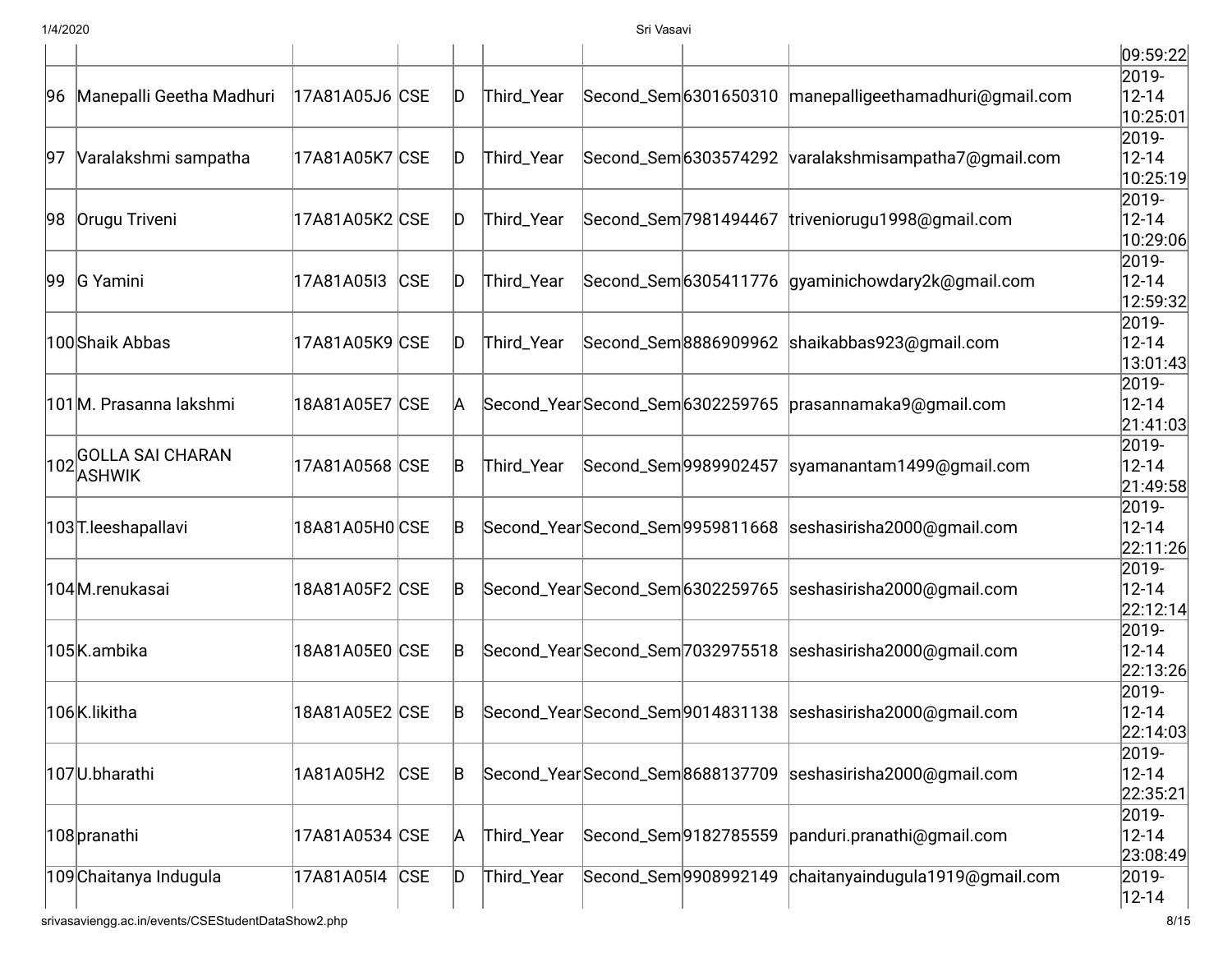|     |                                                    |                |     |                                   |                       |                                 |                                                                 | 23:34:16               |
|-----|----------------------------------------------------|----------------|-----|-----------------------------------|-----------------------|---------------------------------|-----------------------------------------------------------------|------------------------|
|     | 110K.kyathi Sri jyothi                             | 18A81A05D9 CSE |     |                                   |                       | Second_YearSecond_Sem6305077817 | kyathisri14@gmail.com                                           | 2019-<br>$12 - 15$     |
|     |                                                    |                |     |                                   |                       |                                 |                                                                 | 00:34:35               |
|     | SATTI NAGA PHANENDRA                               |                |     |                                   |                       |                                 |                                                                 | 2019-                  |
| 111 | <b>REDDY</b>                                       | 18A81A05M5CSE  | B   | Second_YearSecond_Sem7032216256   |                       |                                 | phanendrareddy234@gmail.com                                     | $12 - 15$<br> 01:23:12 |
|     |                                                    |                |     |                                   |                       |                                 |                                                                 | 2019-                  |
|     | 112 SUNKAVALLI RENUKA                              | 17A81A05L1 CSE | ID  | Third_Year                        | Second_Sem 6300098579 |                                 | renukalikki@gmail.com                                           | $12 - 15$              |
|     |                                                    |                |     |                                   |                       |                                 |                                                                 | 01:42:09               |
|     | 113 BALUSU LAKSHMI                                 |                |     |                                   |                       |                                 |                                                                 | 2019-                  |
|     | NARAYANA                                           | 17A81A05H0 CSE | D   | Third_Year                        |                       | Second_Sem 9642322148           | narayanabalusu143@gmail.com                                     | $12 - 15$<br>04:40:58  |
|     |                                                    |                |     |                                   |                       |                                 |                                                                 | 2019-                  |
|     | 114 SUNKARA JASWANTH                               | 17A81A05A6 CSE | B   | Third_Year                        |                       | Second_Sem 9100356909           | jaswanthsunkara3@gmail.com                                      | $12 - 15$              |
|     |                                                    |                |     |                                   |                       |                                 |                                                                 | 17:55:46               |
|     |                                                    |                |     |                                   |                       |                                 |                                                                 | 2019-                  |
|     | 115 meghana sakamudi                               | 17A81A05K5 CSE | D   | Third_Year                        |                       | Second_Sem 9440145104           | meghanachowdarymaggi071@gmail.com                               | $12 - 15$              |
|     |                                                    |                |     |                                   |                       |                                 |                                                                 | 20:09:40               |
|     |                                                    |                |     |                                   |                       |                                 |                                                                 | 2019-                  |
|     | 116 Kurada asha jyothi                             | 18A81A05E5 CSE | IB. | Second_YearSecond_Sem9346420423   |                       |                                 | knagabhadram@gmail.com                                          | $12 - 15$<br>20:30:42  |
|     |                                                    |                |     |                                   |                       |                                 |                                                                 | 2019-                  |
|     | 117 Kamesh                                         | 18A81A05C1 CSE | A   | Second_YearSecond_Sem7729831401   |                       |                                 | wb.kamesh@gmail.com                                             | $12 - 15$              |
|     |                                                    |                |     |                                   |                       |                                 |                                                                 | 20:48:59               |
|     |                                                    |                |     |                                   |                       |                                 |                                                                 | 2019-                  |
|     | 118 SriCharan Munikoti                             | 18A81A05F4 CSE |     |                                   |                       |                                 | Second_YearSecond_Sem8074208574 sricharanmunikoti.123@gmail.com | $12 - 15$              |
|     |                                                    |                |     |                                   |                       |                                 |                                                                 | 20:56:40               |
|     |                                                    |                |     |                                   |                       |                                 |                                                                 | 2019-                  |
|     | 119 Teja Srinivas Reddy                            | 18A81A05G5 CSE | D   | Second_Year Second_Sem 9493672829 |                       |                                 | kamesh.wb@gmail.com                                             | $12 - 15$<br>20:58:50  |
|     |                                                    |                |     |                                   |                       |                                 |                                                                 | 2019-                  |
|     | 120Y.purna sai nadh                                | 17A81A05G4 CSE | IС  | Third_Year                        | Second_Sem 8333833555 |                                 | rockstarpoorna10@gmail.com                                      | $12 - 15$              |
|     |                                                    |                |     |                                   |                       |                                 |                                                                 | 21:42:05               |
|     |                                                    |                |     |                                   |                       |                                 |                                                                 | 2019-                  |
|     | 121M sai Naga durga                                | 17A81A0581 CSE | B   | Third_Year                        |                       | Second_Sem 7981146887           | sainagadurga1999@gmail.com                                      | $12 - 15$              |
|     |                                                    |                |     |                                   |                       |                                 |                                                                 | 23:06:48               |
|     |                                                    |                |     |                                   |                       |                                 |                                                                 | 2019-                  |
|     | 122S Teja sri                                      | 17A81A05A2 CSE | B   | Third_Year                        |                       | Second_Sem 7993647033           | sankutejasri.9@gmail.com                                        | $12 - 15$<br>23:07:53  |
|     | 123 Pedamallu Kanyaka Alekya                       | 17A81A0594 CSE | B   | Third_Year                        |                       |                                 | Second_Sem9291276982 alekyapedamallu@gmail.com                  | 2019-                  |
|     |                                                    |                |     |                                   |                       |                                 |                                                                 | $ 12 - 15 $            |
|     | srivasaviengg.ac.in/events/CSEStudentDataShow2.php |                |     |                                   |                       |                                 |                                                                 | 9/15                   |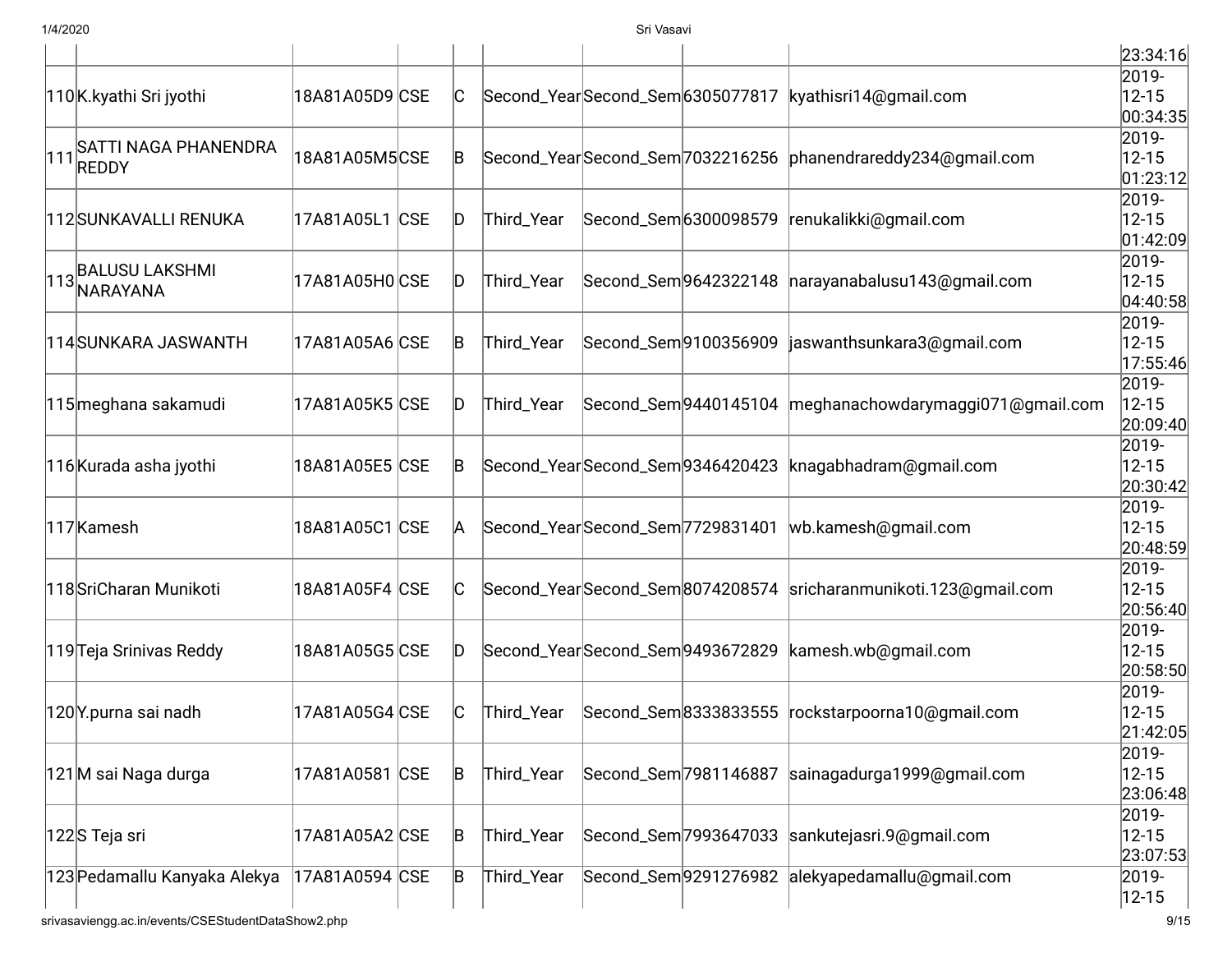|                |                                                                                                                                                                                                                                                                                                                                         |                                                                                                                                                                                                                                                                                       |                                       |                                                                                                              |                                                                                                                                                                                                                                                                                                                    | 23:27:56                                                                                                                                                                                                                                                                                                                                                                                                                                                  |
|----------------|-----------------------------------------------------------------------------------------------------------------------------------------------------------------------------------------------------------------------------------------------------------------------------------------------------------------------------------------|---------------------------------------------------------------------------------------------------------------------------------------------------------------------------------------------------------------------------------------------------------------------------------------|---------------------------------------|--------------------------------------------------------------------------------------------------------------|--------------------------------------------------------------------------------------------------------------------------------------------------------------------------------------------------------------------------------------------------------------------------------------------------------------------|-----------------------------------------------------------------------------------------------------------------------------------------------------------------------------------------------------------------------------------------------------------------------------------------------------------------------------------------------------------------------------------------------------------------------------------------------------------|
|                |                                                                                                                                                                                                                                                                                                                                         |                                                                                                                                                                                                                                                                                       |                                       |                                                                                                              |                                                                                                                                                                                                                                                                                                                    | 2019-<br>$12 - 15$                                                                                                                                                                                                                                                                                                                                                                                                                                        |
|                |                                                                                                                                                                                                                                                                                                                                         |                                                                                                                                                                                                                                                                                       |                                       |                                                                                                              |                                                                                                                                                                                                                                                                                                                    | 23:47:23                                                                                                                                                                                                                                                                                                                                                                                                                                                  |
|                |                                                                                                                                                                                                                                                                                                                                         |                                                                                                                                                                                                                                                                                       |                                       |                                                                                                              |                                                                                                                                                                                                                                                                                                                    | 2019-                                                                                                                                                                                                                                                                                                                                                                                                                                                     |
|                |                                                                                                                                                                                                                                                                                                                                         |                                                                                                                                                                                                                                                                                       |                                       |                                                                                                              |                                                                                                                                                                                                                                                                                                                    | $12 - 15$<br>23:48:34                                                                                                                                                                                                                                                                                                                                                                                                                                     |
|                |                                                                                                                                                                                                                                                                                                                                         |                                                                                                                                                                                                                                                                                       |                                       |                                                                                                              |                                                                                                                                                                                                                                                                                                                    | 2019-                                                                                                                                                                                                                                                                                                                                                                                                                                                     |
|                |                                                                                                                                                                                                                                                                                                                                         | B                                                                                                                                                                                                                                                                                     |                                       |                                                                                                              |                                                                                                                                                                                                                                                                                                                    | $12 - 15$                                                                                                                                                                                                                                                                                                                                                                                                                                                 |
|                |                                                                                                                                                                                                                                                                                                                                         |                                                                                                                                                                                                                                                                                       |                                       |                                                                                                              |                                                                                                                                                                                                                                                                                                                    | 23:48:43<br>2019-                                                                                                                                                                                                                                                                                                                                                                                                                                         |
|                |                                                                                                                                                                                                                                                                                                                                         |                                                                                                                                                                                                                                                                                       |                                       |                                                                                                              |                                                                                                                                                                                                                                                                                                                    | $12 - 15$                                                                                                                                                                                                                                                                                                                                                                                                                                                 |
|                |                                                                                                                                                                                                                                                                                                                                         |                                                                                                                                                                                                                                                                                       |                                       |                                                                                                              |                                                                                                                                                                                                                                                                                                                    | 23:50:37                                                                                                                                                                                                                                                                                                                                                                                                                                                  |
|                |                                                                                                                                                                                                                                                                                                                                         |                                                                                                                                                                                                                                                                                       |                                       |                                                                                                              |                                                                                                                                                                                                                                                                                                                    | 2019-                                                                                                                                                                                                                                                                                                                                                                                                                                                     |
|                |                                                                                                                                                                                                                                                                                                                                         |                                                                                                                                                                                                                                                                                       |                                       |                                                                                                              |                                                                                                                                                                                                                                                                                                                    | $12 - 15$<br>23:52:04                                                                                                                                                                                                                                                                                                                                                                                                                                     |
|                |                                                                                                                                                                                                                                                                                                                                         |                                                                                                                                                                                                                                                                                       |                                       |                                                                                                              |                                                                                                                                                                                                                                                                                                                    | 2019-                                                                                                                                                                                                                                                                                                                                                                                                                                                     |
|                |                                                                                                                                                                                                                                                                                                                                         | B                                                                                                                                                                                                                                                                                     | Third_Year                            |                                                                                                              |                                                                                                                                                                                                                                                                                                                    | $12 - 15$                                                                                                                                                                                                                                                                                                                                                                                                                                                 |
|                |                                                                                                                                                                                                                                                                                                                                         |                                                                                                                                                                                                                                                                                       |                                       |                                                                                                              |                                                                                                                                                                                                                                                                                                                    | 23:53:53                                                                                                                                                                                                                                                                                                                                                                                                                                                  |
|                |                                                                                                                                                                                                                                                                                                                                         |                                                                                                                                                                                                                                                                                       |                                       |                                                                                                              |                                                                                                                                                                                                                                                                                                                    | 2019-<br>$12 - 15$                                                                                                                                                                                                                                                                                                                                                                                                                                        |
|                |                                                                                                                                                                                                                                                                                                                                         |                                                                                                                                                                                                                                                                                       |                                       |                                                                                                              |                                                                                                                                                                                                                                                                                                                    | 23:57:32                                                                                                                                                                                                                                                                                                                                                                                                                                                  |
|                |                                                                                                                                                                                                                                                                                                                                         |                                                                                                                                                                                                                                                                                       |                                       |                                                                                                              |                                                                                                                                                                                                                                                                                                                    | 2019-                                                                                                                                                                                                                                                                                                                                                                                                                                                     |
| <b>SUMANTH</b> |                                                                                                                                                                                                                                                                                                                                         | A                                                                                                                                                                                                                                                                                     |                                       |                                                                                                              |                                                                                                                                                                                                                                                                                                                    | $12 - 16$                                                                                                                                                                                                                                                                                                                                                                                                                                                 |
|                |                                                                                                                                                                                                                                                                                                                                         |                                                                                                                                                                                                                                                                                       |                                       |                                                                                                              |                                                                                                                                                                                                                                                                                                                    | 00:13:38 <br>2019-                                                                                                                                                                                                                                                                                                                                                                                                                                        |
|                |                                                                                                                                                                                                                                                                                                                                         | A                                                                                                                                                                                                                                                                                     | Third_Year                            |                                                                                                              |                                                                                                                                                                                                                                                                                                                    | $12 - 16$                                                                                                                                                                                                                                                                                                                                                                                                                                                 |
|                |                                                                                                                                                                                                                                                                                                                                         |                                                                                                                                                                                                                                                                                       |                                       |                                                                                                              |                                                                                                                                                                                                                                                                                                                    | 00:15:21                                                                                                                                                                                                                                                                                                                                                                                                                                                  |
|                |                                                                                                                                                                                                                                                                                                                                         |                                                                                                                                                                                                                                                                                       |                                       |                                                                                                              |                                                                                                                                                                                                                                                                                                                    | 2019-                                                                                                                                                                                                                                                                                                                                                                                                                                                     |
|                |                                                                                                                                                                                                                                                                                                                                         |                                                                                                                                                                                                                                                                                       |                                       |                                                                                                              |                                                                                                                                                                                                                                                                                                                    | $12 - 16$<br> 00:17:35                                                                                                                                                                                                                                                                                                                                                                                                                                    |
|                |                                                                                                                                                                                                                                                                                                                                         |                                                                                                                                                                                                                                                                                       |                                       |                                                                                                              |                                                                                                                                                                                                                                                                                                                    | 2019-                                                                                                                                                                                                                                                                                                                                                                                                                                                     |
|                |                                                                                                                                                                                                                                                                                                                                         | B                                                                                                                                                                                                                                                                                     | Third_Year                            |                                                                                                              |                                                                                                                                                                                                                                                                                                                    | $12 - 16$                                                                                                                                                                                                                                                                                                                                                                                                                                                 |
|                |                                                                                                                                                                                                                                                                                                                                         |                                                                                                                                                                                                                                                                                       |                                       |                                                                                                              |                                                                                                                                                                                                                                                                                                                    | 00:27:44                                                                                                                                                                                                                                                                                                                                                                                                                                                  |
|                |                                                                                                                                                                                                                                                                                                                                         |                                                                                                                                                                                                                                                                                       |                                       |                                                                                                              |                                                                                                                                                                                                                                                                                                                    | 2019-<br>$12 - 16$                                                                                                                                                                                                                                                                                                                                                                                                                                        |
|                |                                                                                                                                                                                                                                                                                                                                         |                                                                                                                                                                                                                                                                                       |                                       |                                                                                                              |                                                                                                                                                                                                                                                                                                                    | 00:29:27                                                                                                                                                                                                                                                                                                                                                                                                                                                  |
|                |                                                                                                                                                                                                                                                                                                                                         |                                                                                                                                                                                                                                                                                       |                                       |                                                                                                              |                                                                                                                                                                                                                                                                                                                    | 2019-                                                                                                                                                                                                                                                                                                                                                                                                                                                     |
|                |                                                                                                                                                                                                                                                                                                                                         | B                                                                                                                                                                                                                                                                                     |                                       |                                                                                                              | devijavvadi3@gmail.com                                                                                                                                                                                                                                                                                             | $12 - 16$                                                                                                                                                                                                                                                                                                                                                                                                                                                 |
|                |                                                                                                                                                                                                                                                                                                                                         |                                                                                                                                                                                                                                                                                       |                                       |                                                                                                              |                                                                                                                                                                                                                                                                                                                    | 00:31:13 <br>2019-                                                                                                                                                                                                                                                                                                                                                                                                                                        |
|                |                                                                                                                                                                                                                                                                                                                                         |                                                                                                                                                                                                                                                                                       |                                       |                                                                                                              |                                                                                                                                                                                                                                                                                                                    | $12 - 16$                                                                                                                                                                                                                                                                                                                                                                                                                                                 |
|                | 124 Sowmya Badana<br>125 Sunkara Sai Durga Lasya<br>Rajana Jyotsna Sree<br>126<br>Varshita<br>127P Bhavani<br>128 REDDY AKANKSHA<br>129Y D P Raghava<br>130 KAKKIRALA RAMYA SRI<br><b>TEKI PHANINDRA SAI</b><br>131<br>133 AMBA TEJA<br>134 Mullapudi pooja<br>135 Lavanya kadali<br>136 Devi durga javvadi<br>137 Tejaswini sunkavalli | 18A81A05C8 CSE<br>18A81A05G8 CSE<br>18A81A05G4 CSE<br>17A81A0595 CSE<br>17A81A0598 CSE<br>17A81A05B2 CSE<br>17A81A0575 CSE<br>17A81A0546 CSE<br>132kudapa satya bhuvaneswari 17A81A0525 CSE<br>16A81A0564 CSE<br>17A81A0587 CSE<br>17A81A0573 CSE<br>17A81A0570 CSE<br>17A81A05A7 CSE | B<br>B<br>B<br>B<br>B.<br>A<br>B<br>B | Third_Year<br>Third_Year<br>Third_Year<br>Third_Year<br>Third_Year<br>Third_Year<br>Third_Year<br>Third_Year | Second_Year Second_Sem 9381369564<br>Second_Sem 9491223743<br>Second_Sem 9912233389<br>Second_Sem 9491223743<br>Second_Sem 6303855250<br>Second_Sem 9014120399<br>Second_Sem8309674371<br>Second_Sem 6300861145<br>Second_Sem 8985144555<br>Second_Sem8317677047<br>Second_Sem 7386065833<br>Second_Sem 9398455363 | Second_YearSecond_Sem 6305426362 varshita 2181@gmail.com<br>Second_YearSecond_Sem 9949551113 varshita 2181@gmail.com<br>varshita2181@gmail.com<br>bhavaniposimsetty1999@gmail.com<br>reddyakanksha98@gmail.com<br>bhavaniposimsetty1999@qmail.com<br>ramyakakkrirala@gmail.com<br>sumanthteki2@gamil.com<br>satyakudapa20@gmail.com<br>tajteja4@gmail.com<br>poojamullapudi118@gmail.com<br>lavanyakadali1999@gmail.com<br>tejaswinisunkavalli8@gmail.com |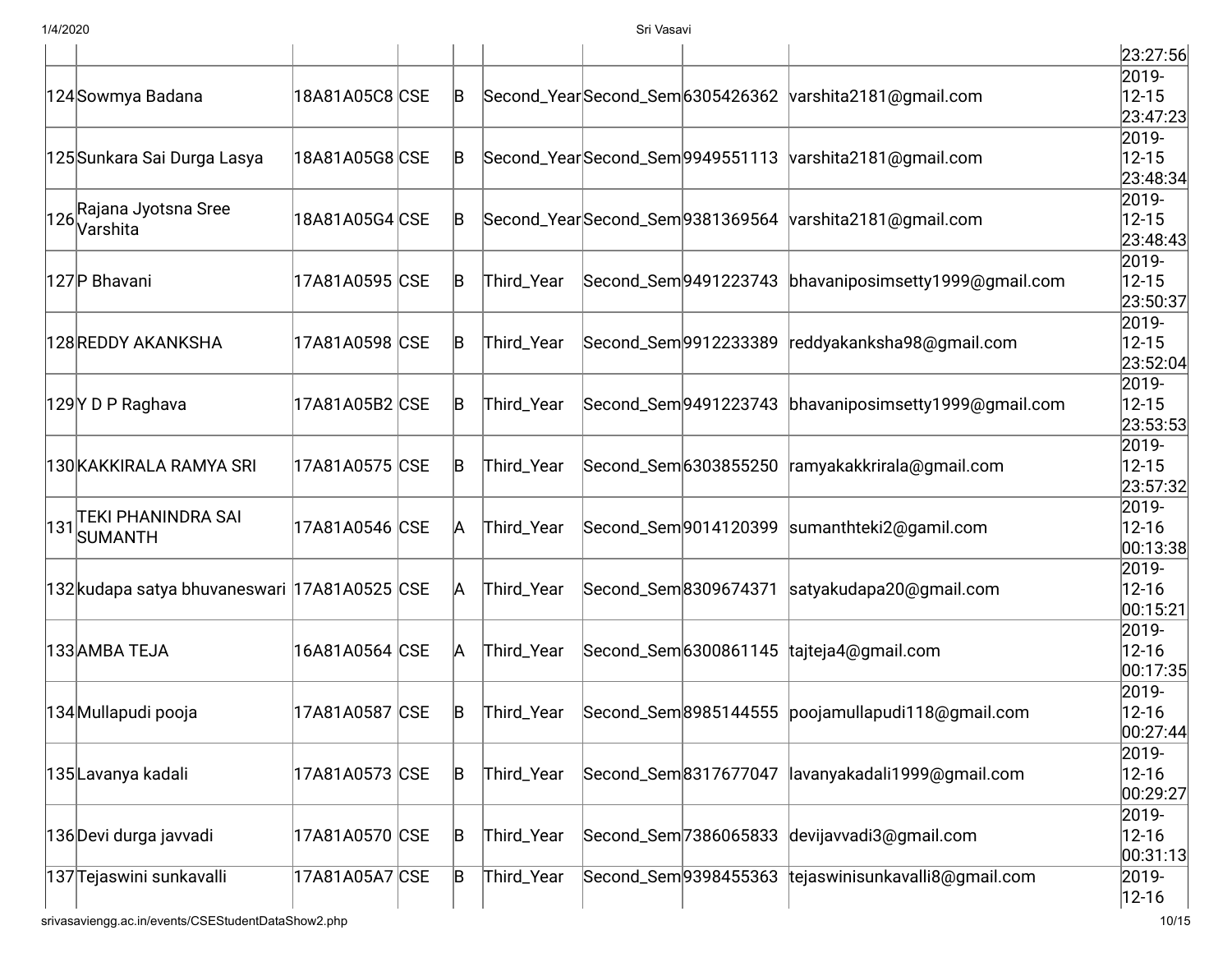|                                              |                |     |              |                                 |                       |                                                                 | 00:32:50               |
|----------------------------------------------|----------------|-----|--------------|---------------------------------|-----------------------|-----------------------------------------------------------------|------------------------|
|                                              |                |     |              |                                 |                       |                                                                 | 2019-                  |
| 138 Korlepara J G Sri Vaishnavi              | 17A81A05D5 CSE |     | $\mathsf{C}$ | Third_Year                      | Second_Sem 8096936597 | vaishnavikjgsri@gmail.com                                       | $12 - 16$<br>01:02:57  |
|                                              |                |     |              |                                 |                       |                                                                 | 2019-                  |
| 139 Sri Bhavani Yallavula                    | 17A81A05G7 CSE |     | C            | Third_Year                      |                       | Second_Sem8328087700 sribhavani127@gmail.com                    | $12 - 16$              |
|                                              |                |     |              |                                 |                       |                                                                 | 01:03:07               |
| 140 Damisetti deepika naga                   |                |     |              |                                 |                       |                                                                 | 2019-                  |
| ratnam                                       | 17A81A05C5 CSE |     | C            | Third_Year                      |                       | Second_Sem6301860315 damisettideepika68990@gmail.com            | $12 - 16$              |
|                                              |                |     |              |                                 |                       |                                                                 | 01:04:28               |
| 141 Chitturi jai krishna vamsi               | 18A81A05I6     | CSE | B            |                                 |                       | Second_YearSecond_Sem 6304935395  jaikrishnavamsi@gmail.com     | 2019-<br>$12 - 16$     |
|                                              |                |     |              |                                 |                       |                                                                 | 02:52:20               |
|                                              |                |     |              |                                 |                       |                                                                 | 2019-                  |
| 142 Prudhvi                                  | 18A81A0528 CSE |     | B            |                                 |                       | Second_YearSecond_Sem 9182451429 prudhvichowdary 248@gmail.com  | $12 - 16$              |
|                                              |                |     |              |                                 |                       |                                                                 | 02:53:36               |
|                                              |                |     |              |                                 |                       |                                                                 | 2019-                  |
| 143 Pavan kumar                              | 18A81A0536 CSE |     | A            |                                 |                       | Second_Year Second_Sem 8465070799  pavankumarn1063@gmail.com    | $12 - 16$              |
|                                              |                |     |              |                                 |                       |                                                                 | 02:56:31               |
|                                              |                |     |              |                                 |                       |                                                                 | 2019-                  |
| 144N.J.N.V.S.K.S.V.CHALLARAO 18A81A0535  CSE |                |     | B            |                                 |                       | Second_YearSecond_Sem 7989735625 jaswanth.nalam7340@gmail.com   | $12 - 16$              |
|                                              |                |     |              |                                 |                       |                                                                 | 02:57:00               |
|                                              |                |     |              |                                 |                       |                                                                 | 2019-                  |
| 145D.s.sai govind                            | 18A81A0514 CSE |     | B            |                                 |                       | Second_YearSecond_Sem9505460667 saigovinddhaniti96400@gmail.com | $12 - 16$              |
|                                              |                |     |              |                                 |                       |                                                                 | 02:58:25               |
|                                              |                |     |              |                                 |                       |                                                                 | 2019-                  |
| 146 Bhanu Teja                               | 18A81A0516 CSE |     | C            |                                 |                       | Second_YearSecond_Sem87907 25494 bhanutejageddada@gmail.com     | $12 - 16$              |
|                                              |                |     |              |                                 |                       |                                                                 | 03:01:06               |
|                                              |                |     |              |                                 |                       |                                                                 | 2019-                  |
| 147 Satyadev                                 | 18A81A0550 CSE |     | D            |                                 |                       | Second_YearSecond_Sem91821 60119 satyadevpsd@gmail.com          | $12 - 16$<br> 03:02:00 |
|                                              |                |     |              |                                 |                       |                                                                 | 2019-                  |
| 1480.adarsh                                  | 18A81A0537 CSE |     | C            |                                 |                       | Second_Year Second_Sem 6302342001  adarshogirala12@gmail.com    | $12 - 16$              |
|                                              |                |     |              |                                 |                       |                                                                 | 03:02:18               |
|                                              |                |     |              |                                 |                       |                                                                 | 2019-                  |
| 149 Sandeep                                  | 18A81A0503 CSE |     | D            |                                 |                       | Second_YearSecond_Sem91825 85867 saisandeepatragada@gmail.com   | $12 - 16$              |
|                                              |                |     |              |                                 |                       |                                                                 | 03:06:27               |
|                                              |                |     |              |                                 |                       |                                                                 | 2019-                  |
| 150 Tangella sai kiran                       | 18A81A05N1 CSE |     | B            | Second_YearSecond_Sem9398006021 |                       | tangellasaikiran2000@gmail.com                                  | $12 - 16$              |
|                                              |                |     |              |                                 |                       |                                                                 | 03:08:19               |
| 151 Harsha Komi Reddy                        | 18A81A0526 CSE |     | D            |                                 |                       | Second_YearSecond_Sem93467 97473 harshakommireddy2000@gmail.com | 2019-                  |
|                                              |                |     |              |                                 |                       |                                                                 | $ 12 - 16 $            |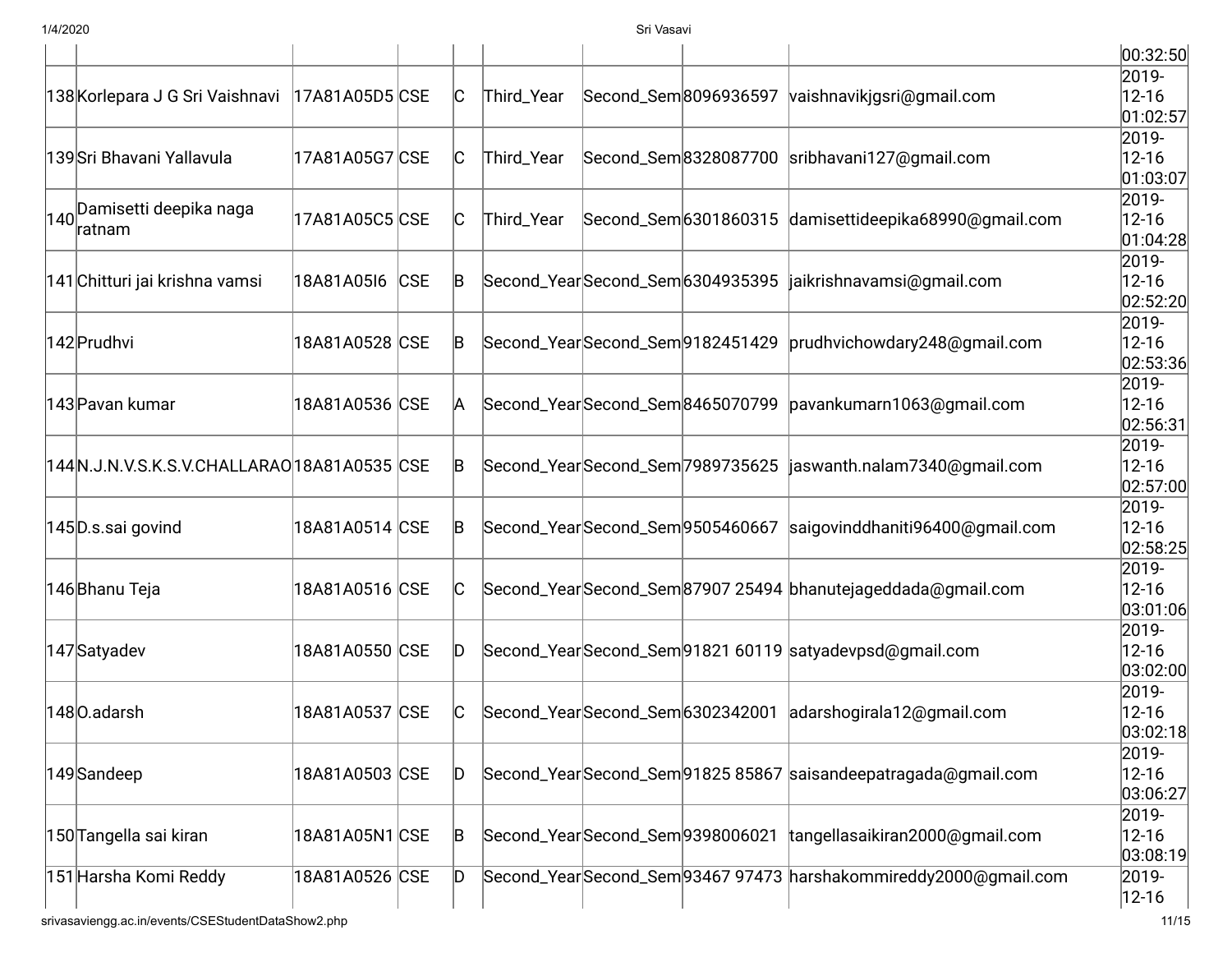|                                                            |                |             |                                   |                                 |                       |                                                     | 03:08:28              |
|------------------------------------------------------------|----------------|-------------|-----------------------------------|---------------------------------|-----------------------|-----------------------------------------------------|-----------------------|
|                                                            |                |             |                                   |                                 |                       |                                                     | 2019-                 |
| 152 V.naga harsha                                          | 18A81A0554 CSE | A           | Second_YearSecond_Sem8639653139   |                                 |                       | nhchowdary84668@gmail.com                           | $12 - 16$             |
|                                                            |                |             |                                   |                                 |                       |                                                     | 03:09:17              |
| $153$ SANDRA MANI SATYA RAJA $ 17$ A81A0539 $ \text{CSE} $ |                |             |                                   |                                 |                       |                                                     | 2019-                 |
| <b>CHINA KUMAR</b>                                         |                | A           | Third_Year                        | Second_Sem8328570211            |                       | itzzmani8264@gmail.com                              | $12 - 16$             |
|                                                            |                |             |                                   |                                 |                       |                                                     | 04:17:08              |
|                                                            |                |             |                                   |                                 |                       |                                                     | 2019-                 |
| 154 Burugula umasri sravya                                 | 17A81A05H5 CSE | ID.         | Third_Year                        |                                 |                       | Second_Sem8074694612 umasrisravyab@gmail.com        | $12 - 16$<br>04:25:30 |
|                                                            |                |             |                                   |                                 |                       |                                                     | 2019-                 |
| 155 Seshapu rakesh                                         | 17A81A05K8 CSE | ID.         | Third_Year                        |                                 | Second_Sem8074205057  | srakesh0611@gmail.com                               | $12 - 16$             |
|                                                            |                |             |                                   |                                 |                       |                                                     | 04:26:45              |
|                                                            |                |             |                                   |                                 |                       |                                                     | 2019-                 |
| 156 Ankam Venkatesh                                        | 18A81A0463 ECE | IC.         | Second_Year Second_Sem 7013078720 |                                 |                       | venkateshankam9876@gmail.com                        | $12 - 16$             |
|                                                            |                |             |                                   |                                 |                       |                                                     | 04:55:33              |
|                                                            |                |             |                                   |                                 |                       |                                                     | 2019-                 |
| 1 <sub>157</sub> Kotha udaya lakshmi                       | 17A81A0523 CSE | A           | Third_Year                        |                                 |                       | Second_Sem9848784425 aiswaryak46@gmail.com          | $12 - 16$             |
| aiswarya                                                   |                |             |                                   |                                 |                       |                                                     | 20:13:48              |
|                                                            |                |             |                                   |                                 |                       |                                                     | 2019-                 |
| 158K. Sri Gandha                                           | 17A81A0521 CSE | A           | Third_Year                        |                                 |                       | Second_Sem 9603281656 srigandha.konakalla@gmail.com | $12 - 16$             |
|                                                            |                |             |                                   |                                 |                       |                                                     | 20:13:49              |
|                                                            |                |             |                                   |                                 |                       |                                                     | 2019-                 |
| 159 CHITYALA GOPI                                          | 17A81A0561 CSE | B           | Third_Year                        |                                 |                       | Second_Sem 6302732932 gopipvnr306@gmail.com         | $12 - 16$             |
|                                                            |                |             |                                   |                                 |                       |                                                     | 21:15:27              |
|                                                            |                |             |                                   |                                 |                       |                                                     | 2019-                 |
| 160 VIKAS DIGUPATI                                         | 18A81A0557 CSE | ID.         |                                   | Second_YearSecond_Sem7337582541 |                       | vikas.digupati@gmail.com                            | $12 - 17$             |
|                                                            |                |             |                                   |                                 |                       |                                                     | 01:14:53              |
|                                                            |                |             |                                   |                                 |                       |                                                     | 2019-                 |
| 161 <sub>y</sub> . vamsi                                   | 18A81A05B7 CSE | A           | Second_YearSecond_Sem8074298643   |                                 |                       | vamsivy777@gmail.com                                | $12 - 17$             |
|                                                            |                |             |                                   |                                 |                       |                                                     | 01:27:02              |
|                                                            |                |             |                                   |                                 |                       |                                                     | 2019-                 |
| 162Ajay                                                    | 16A81A05C9 CSE | B           | Third_Year                        |                                 |                       | Second_Sem 6304851798 ajaychitturi265@gmail.com     | $12 - 17$             |
|                                                            |                |             |                                   |                                 |                       |                                                     | 02:12:44              |
| Kora Hema Anantha Satya                                    |                |             |                                   |                                 |                       |                                                     | 2019-                 |
| Sai Durga                                                  | 17A81A0578 CSE | B           | Third_Year                        |                                 | Second_Sem 7901462459 | hemakora21@gmail.com                                | $12 - 17$             |
|                                                            |                |             |                                   |                                 |                       |                                                     | 02:14:15              |
|                                                            |                |             |                                   |                                 |                       |                                                     | 2019-                 |
| 164 Mandru Harini                                          | 17A81A0583 CSE | $\mathsf B$ | Third_Year                        |                                 | Second_Sem 6300474865 | harinimandru123@gmail.com                           | $12 - 17$             |
|                                                            |                |             |                                   |                                 |                       |                                                     | 02:14:41              |
| 165 Bollam Renuka Venkata                                  | 17A81A05H4 CSE | D           | Third_Year                        |                                 | Second_Sem 9704370152 | priyankabollam27@gmail.com                          | 2019-                 |
| priyanka                                                   |                |             |                                   |                                 |                       |                                                     | $ 12 - 17 $           |
| srivasaviengg.ac.in/events/CSEStudentDataShow2.php         |                |             |                                   |                                 |                       |                                                     | 12/15                 |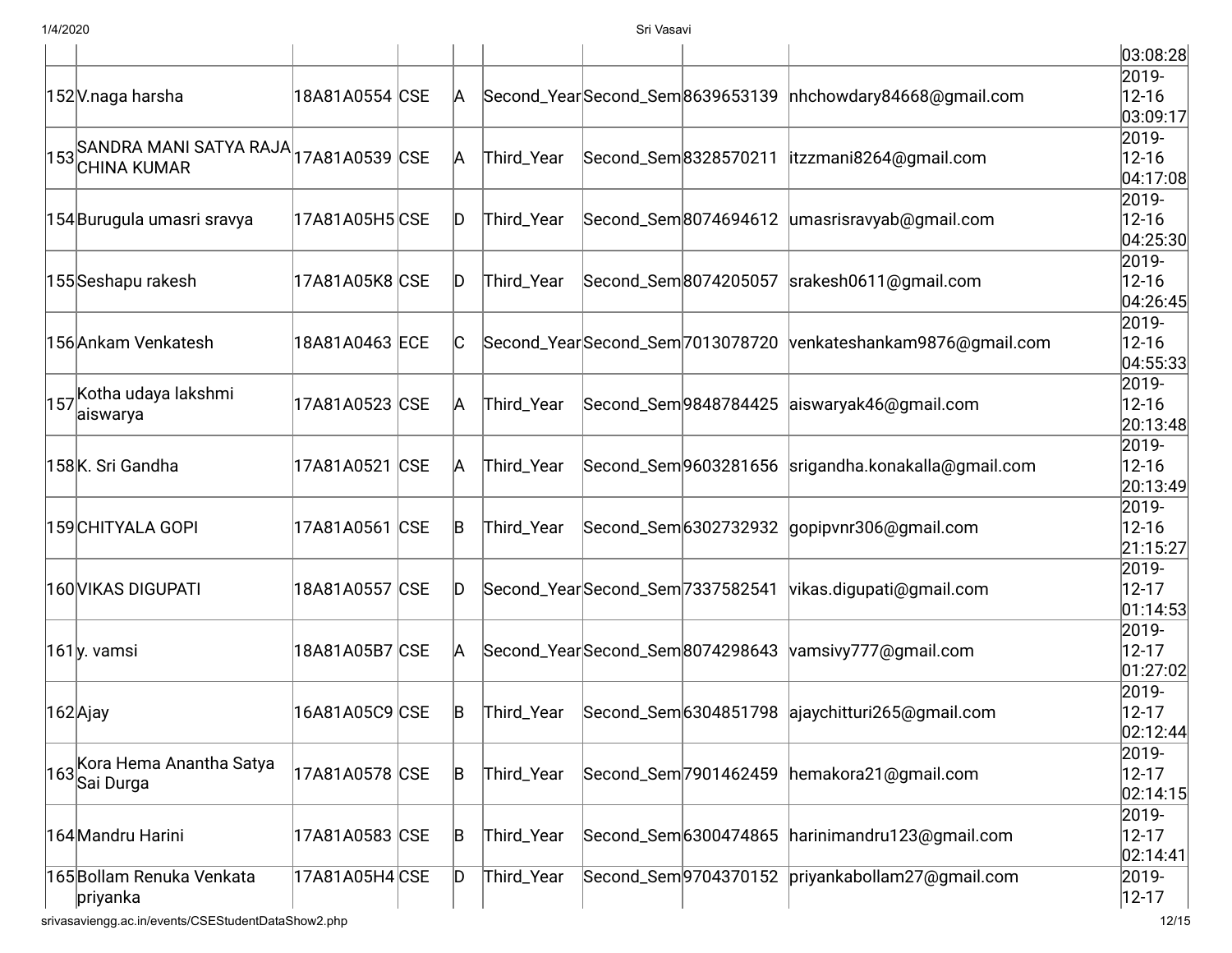|                                                  |                |  |     |            |                                 |                                 |                                                              | 02:15:11               |
|--------------------------------------------------|----------------|--|-----|------------|---------------------------------|---------------------------------|--------------------------------------------------------------|------------------------|
| 166 Sai ram                                      | 18A81A05C4 CSE |  | ID. |            |                                 | Second_YearSecond_Sem9381477581 | sairamss989@gmail.com                                        | 2019-<br>$12 - 17$     |
|                                                  |                |  |     |            |                                 |                                 |                                                              | 04:49:59               |
| 167LITHIN PASUPULETI                             | 18A81A05L8 CSE |  |     |            | Second_YearSecond_Sem9515947301 |                                 | sailithin880@gmail.com                                       | 2019-                  |
|                                                  |                |  | A   |            |                                 |                                 |                                                              | $12 - 17$<br>04:55:04  |
|                                                  |                |  |     |            |                                 |                                 |                                                              | 2019-                  |
| 168 Selvan Anusha                                | 17A81A05A4 CSE |  | B   | Third_Year |                                 | Second_Sem 6281895441           | selvananusha123@gmail.com                                    | $12 - 17$              |
|                                                  |                |  |     |            |                                 |                                 |                                                              | 07:16:44               |
|                                                  |                |  | C   | Third_Year |                                 |                                 | Second_Sem 8639564569 snigdhayamala123@gmail.com             | 2019-                  |
| 169 Snigdha yamala                               | 17A81A05G6 CSE |  |     |            |                                 |                                 |                                                              | $12 - 17$<br>08:09:04  |
|                                                  |                |  |     |            |                                 |                                 |                                                              | 2019-                  |
| 170 Alekya tummalapalli                          | 17A81A05F8 CSE |  | lC. | Third_Year |                                 |                                 | Second_Sem6304494945 alekya.tummalapalli@gmail.com           | $12 - 17$              |
|                                                  |                |  |     |            |                                 |                                 |                                                              | 08:10:01               |
|                                                  | 17A81A05F7 CSE |  |     | Third_Year |                                 |                                 | Second_Sem 9121030212   pravallika.tummalapalli 99@gmail.com | 2019-                  |
| 171 Pravallika tummalapalli<br>172uma maheshwari |                |  | C   |            |                                 |                                 |                                                              | $12 - 17$              |
|                                                  |                |  |     |            |                                 |                                 |                                                              | 08:10:42 <br>2019-     |
|                                                  | 17JN1A0546 CSE |  | A   | Third_Year |                                 |                                 | Second_Sem 09948578859 keerthi.um amaheshwari@gmail.com      | $12 - 17$              |
|                                                  |                |  |     |            |                                 |                                 |                                                              | 09:19:03               |
| 173Gowtham                                       | 17A81A0585 CSE |  | B   | Third_Year |                                 | Second_Sem8639564999            | midathagowtham@gmail.com                                     | 2019-                  |
|                                                  |                |  |     |            |                                 |                                 |                                                              | $12 - 17$              |
|                                                  |                |  |     |            |                                 |                                 |                                                              | 09:21:18               |
| 174 Prasanna Kumar                               | 17A81A0588 CSE |  | B   | Third_Year |                                 |                                 | Second_Sem9791181867 pkumar8106@gmail.com                    | 2019-<br>$12 - 17$     |
|                                                  |                |  |     |            |                                 |                                 |                                                              | 09:32:03               |
| 175Jessica                                       | 17A81A05E9 CSE |  |     | Third_Year |                                 | Second_Sem 7780374836           | jessicapindie9@gmail.com                                     | 2019-                  |
|                                                  |                |  | C   |            |                                 |                                 |                                                              | $12 - 17$              |
|                                                  |                |  |     |            |                                 |                                 |                                                              | 09:43:10               |
| 176B.N.V.MANASA                                  | 17A81A0506 CSE |  |     | Third_Year |                                 |                                 | Second_Sem 6305813687 bnvm0610@gmail.com                     | 2019-                  |
|                                                  |                |  | A   |            |                                 |                                 |                                                              | $12 - 17$<br> 10:02:14 |
| 177 Hemalatha valupu                             |                |  |     |            |                                 |                                 |                                                              | 2019-                  |
|                                                  | 17A81A05G0 CSE |  | C   | Third_Year |                                 | Second_Sem 9398251774           | hemalathavalapu@gmail.com                                    | $12 - 17$              |
|                                                  |                |  |     |            |                                 |                                 |                                                              | 18:12:00               |
| 178 Shaik Ahisha Mobin                           | 17A81A0541 CSE |  | A   | Third_Year |                                 |                                 | Second_Sem8332988722 aahishamobin786@gmail.co                | 2019-                  |
|                                                  |                |  |     |            |                                 |                                 |                                                              | $12 - 17$              |
|                                                  |                |  |     | Third_Year |                                 |                                 |                                                              | 20:13:10<br>2019-      |
| 179K Vidhya Bharathi                             | 17A81A0517 CSE |  | A   |            |                                 |                                 | Second_Sem8332988722 kakaravidhyabharathi@gmail.com          | $12 - 17$              |
|                                                  |                |  |     |            |                                 |                                 |                                                              |                        |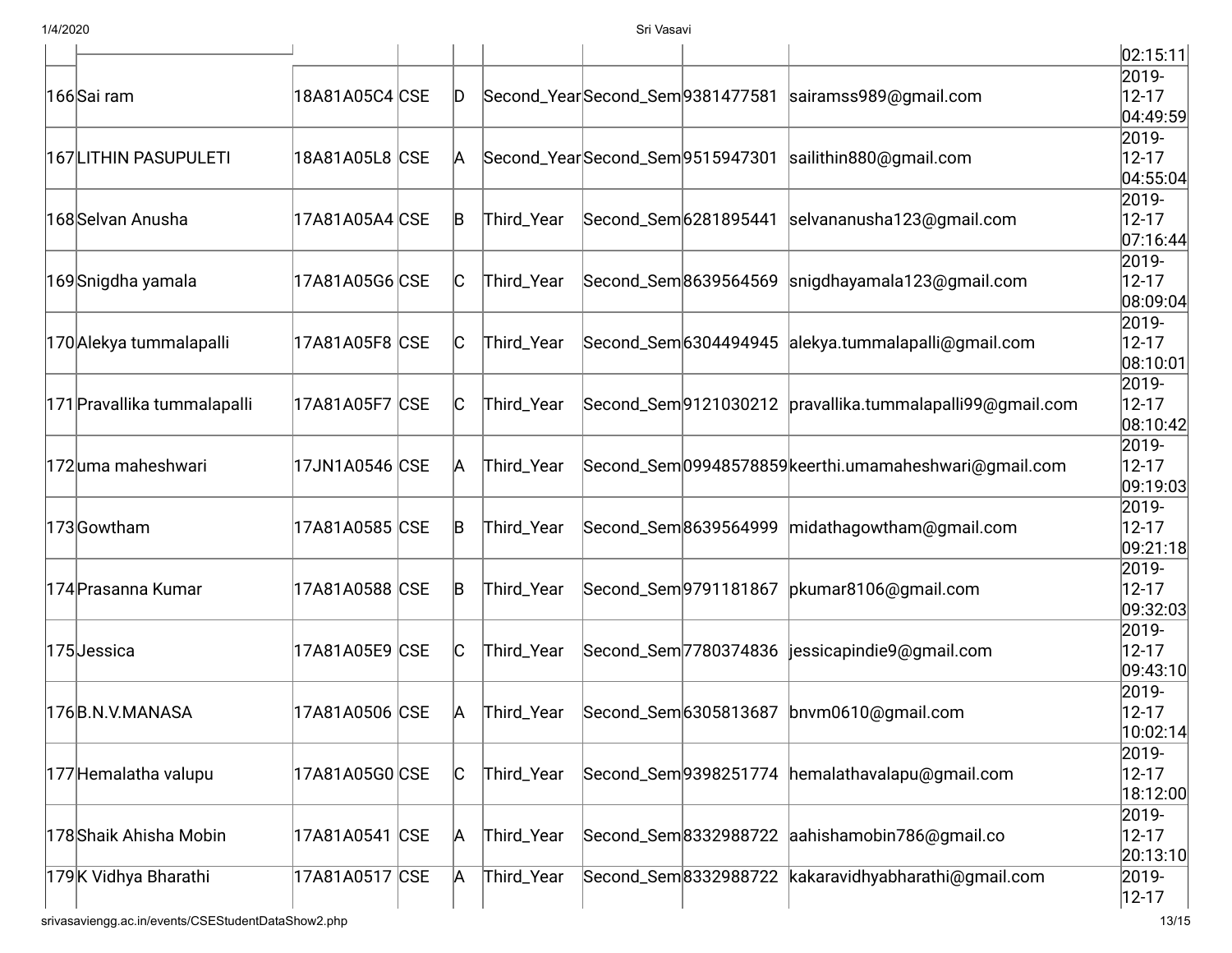|                               |                |            |     |            |                                 |                                                               | 20:19:24                          |
|-------------------------------|----------------|------------|-----|------------|---------------------------------|---------------------------------------------------------------|-----------------------------------|
| 180K.Hanish chandra           | 18A81A0523 CSE |            | IC. |            |                                 | Second_YearSecond_Sem9705224403 hanishchandra9.2@gmail.com    | 2019-<br>$12 - 17$<br>20:21:56    |
| 181 Ch harsha vardhan         | 18A81A0566 CSE |            | A   |            |                                 | Second_YearSecond_Sem6304243546 chharshavardhan2001@Gmail.com | 2019-<br>$12 - 17$<br>20:49:21    |
| 182 SRINIVASA VARAPRASAD      | 17A81A0592 CSE |            | B   | Third_Year |                                 | Second_Sem8499955155 srinivasnaidu.parepalli@gmail.com        | 2019-<br>$12 - 17$<br>20:58:31    |
| 183 N Bhanu Saraswathi        | 17A81A0529 CSE |            | A   |            |                                 | Second_YearSecond_Sem 7396363622 anukumar4849@gmail.com       | 2019-<br>$12 - 17$<br>20:59:42    |
| 184G. Jaya Divya              | 17A81A0515 CSE |            | A   | Third_Year |                                 | Second_Sem 9110540854  jayadivyagopi@gmail.com                | 2019-<br>$12 - 17$<br>22:02:12    |
| 185 V.Adi Satyanarayana Reddy | 18a81a0555 CSE |            | C   |            |                                 | Second_YearSecond_Sem9963757554 adithyareddy4334@gmail.com    | $2019 -$<br>$12 - 17$<br>22:49:42 |
| 186K.mohit Adarsh             | 18a81a05l0     | <b>CSE</b> | IC. |            |                                 | Second_YearSecond_Sem9705224403 adarshk4022@gmail.com         | 2019-<br>$12 - 17$<br>22:50:40    |
| 187 V.sandeep reddy           | 18A81A0556 CSE |            | IC. |            |                                 | Second_YearSecond_Sem 9494910283 pchandramouli 143@gmail.com  | 2019-<br>$12 - 17$<br>22:51:49    |
| 188Deepak                     | 17A81A05A1 CSE |            | B   | Third_Year |                                 | Second_Sem8897316151 deepakchowdary.dk@gmail.com              | 2019-<br>$12 - 17$<br> 23:11:54   |
| 189 pokala sahithi            | 17A81A05F1 CSE |            | C   | Third_Year | Second_Sem9000418439            | sahithipokala2000@gmail.com                                   | 2019-<br>$12 - 18$<br>00:05:41    |
| 190G Jaswanth                 | 18A81A05J4 CSE |            | B   |            |                                 | Second_YearSecond_Sem9397176666 gowthujaswanth7@gmail.com     | 2019-<br>$12 - 18$<br> 00:38:41   |
| 191Ambati pavan durga ram     | 18A81A05C5 CSE |            | B   |            |                                 | Second_YearSecond_Sem9381344470 ambatipavan143@gmali.com      | 2019-<br>$12 - 18$<br> 01:49:41   |
| 192 Narendra                  | 18A81A0543 CSE |            | B   |            |                                 | Second_Year Second_Sem 7560925717  narendraroy96@gmail.com    | 2019-<br>$12 - 18$<br>01:51:02    |
| 193 Bandi.sai kiran kumar     | 19a85a0508 CSE |            | B   |            | Second_YearSecond_Sem6305941267 | saikiranbandi0909@gmail.com                                   | 2019-<br>$12 - 18$                |